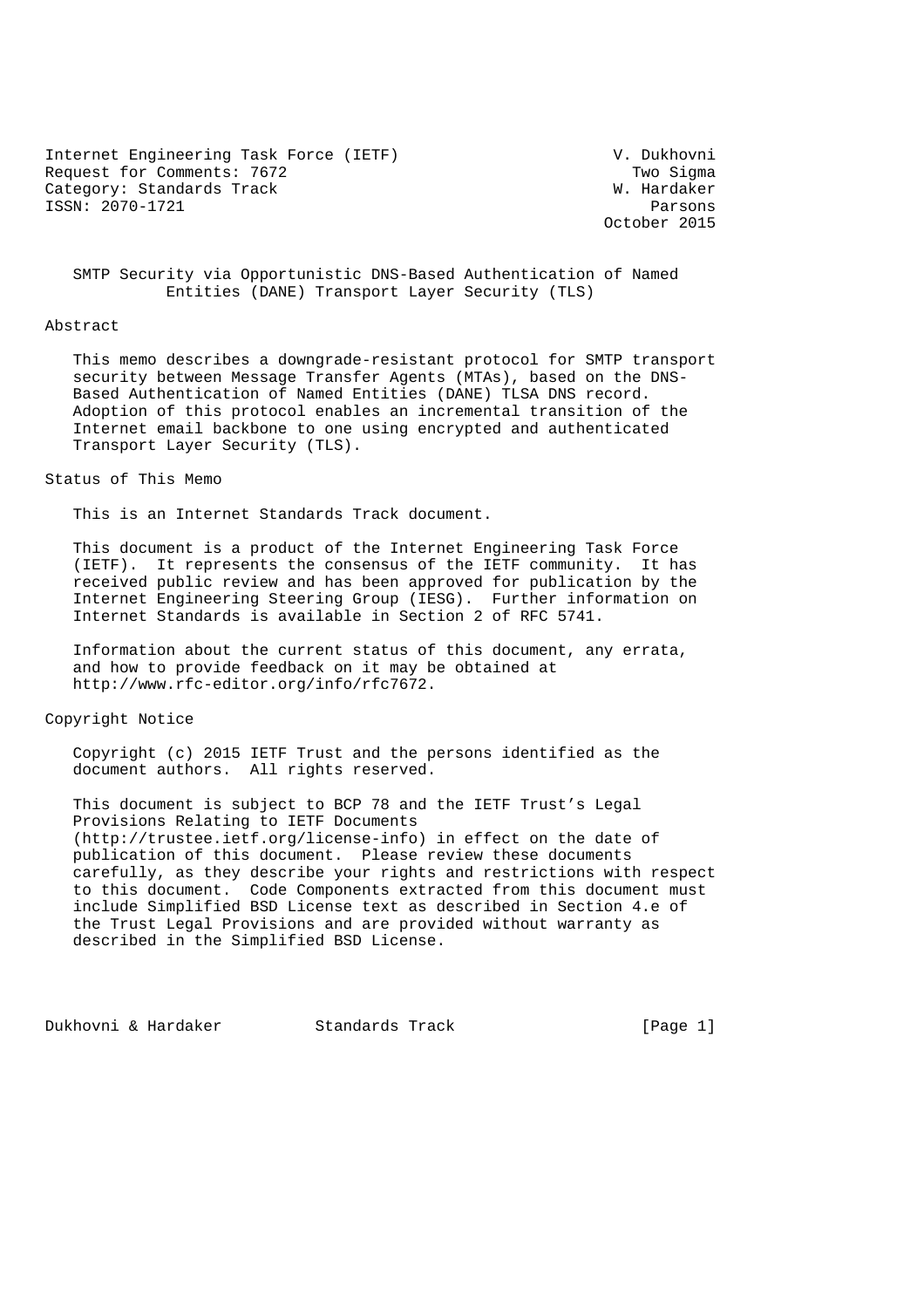# Table of Contents

| 1.3.2. Insecure Server Name without DNSSEC 7           |
|--------------------------------------------------------|
| 1.3.3. Sender Policy Does Not Scale 8                  |
|                                                        |
|                                                        |
|                                                        |
| 2.1.1. DNS Errors, "Bogus" Responses, and              |
| "Indeterminate" Responses 9                            |
| 2.1.2. DNS Error Handling 11                           |
| 2.1.3. Stub Resolver Considerations 12                 |
|                                                        |
|                                                        |
|                                                        |
|                                                        |
|                                                        |
|                                                        |
|                                                        |
|                                                        |
| 3.1.2. Certificate Usage DANE-TA(2) 22                 |
| 3.1.3. Certificate Usages PKIX-TA(0) and PKIX-EE(1) 23 |
|                                                        |
| 3.2.1. DANE-EE(3) Name Checks 24                       |
| 3.2.2. DANE-TA(2) Name Checks 24                       |
| 3.2.3. Reference Identifier Matching 25                |
|                                                        |
|                                                        |
|                                                        |
| 7. Note on DANE for Message User Agents 28             |
|                                                        |
|                                                        |
|                                                        |
|                                                        |
| 9.1. Client Operational Considerations 29              |
| 9.2. Publisher Operational Considerations 30           |
|                                                        |
|                                                        |
|                                                        |
|                                                        |
|                                                        |
|                                                        |
|                                                        |

Dukhovni & Hardaker Standards Track [Page 2]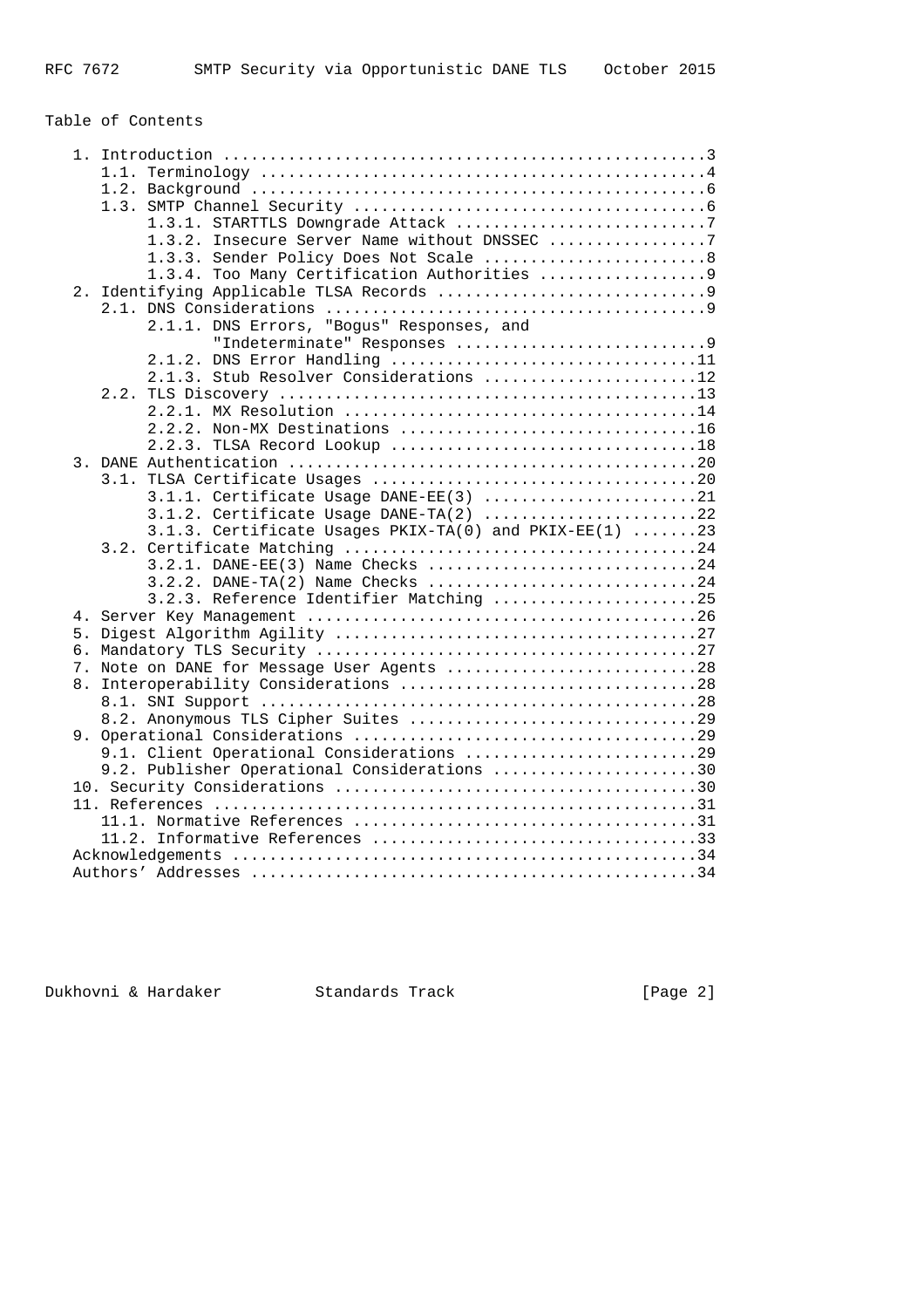# 1. Introduction

 This memo specifies a new connection security model for Message Transfer Agents (MTAs). This model is motivated by key features of inter-domain SMTP delivery, principally, the fact that the destination server is selected indirectly via DNS Mail Exchange (MX) records and that neither email addresses nor MX hostnames signal a requirement for either secure or cleartext transport. Therefore, aside from a few manually configured exceptions, SMTP transport security is, by necessity, opportunistic (for a definition of "Opportunistic Security", see [RFC7435]).

 This specification uses the presence of DANE TLSA records to securely signal TLS support and to publish the means by which SMTP clients can successfully authenticate legitimate SMTP servers. This becomes "opportunistic DANE TLS" and is resistant to downgrade and man-in-the-middle (MITM) attacks. It enables an incremental transition of the email backbone to authenticated TLS delivery, with increased global protection as adoption increases.

 With opportunistic DANE TLS, traffic from SMTP clients to domains that publish "usable" DANE TLSA records in accordance with this memo is authenticated and encrypted. Traffic from legacy clients or to domains that do not publish TLSA records will continue to be sent in the same manner as before, via manually configured security, (pre-DANE) opportunistic TLS, or just cleartext SMTP.

 Problems with the existing use of TLS in MTA-to-MTA SMTP that motivate this specification are described in Section 1.3. The specification itself follows, in Sections 2 and 3, which describe, respectively, how to locate and use DANE TLSA records with SMTP. In Section 6, we discuss the application of DANE TLS to destinations for which channel integrity and confidentiality are mandatory. In Section 7, we briefly comment on the potential applicability of this specification to Message User Agents.

Dukhovni & Hardaker Standards Track [Page 3]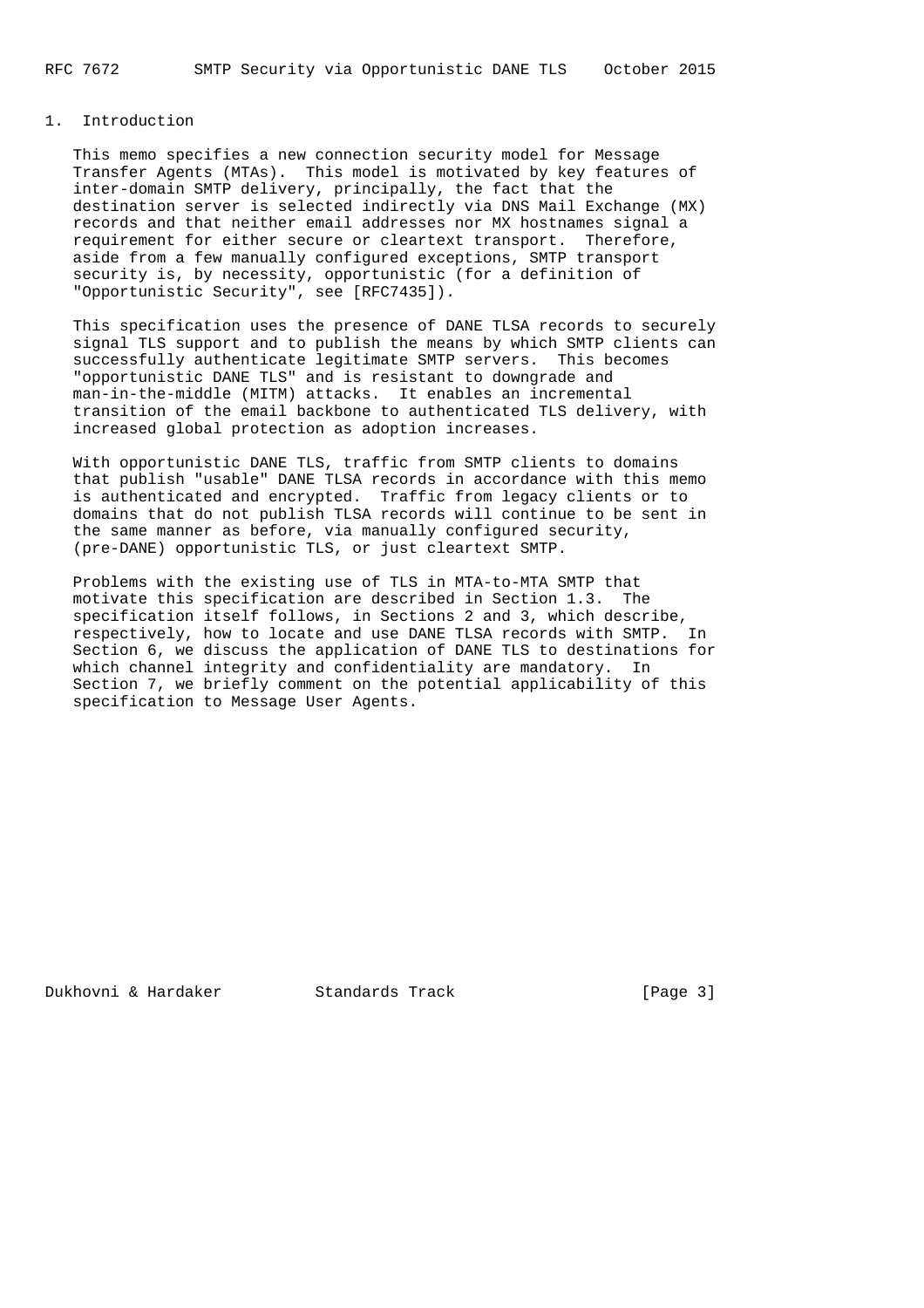# 1.1. Terminology

 The key words "MUST", "MUST NOT", "REQUIRED", "SHALL", "SHALL NOT", "SHOULD", "SHOULD NOT", "RECOMMENDED", "NOT RECOMMENDED", "MAY", and "OPTIONAL" in this document are to be interpreted as described in [RFC2119].

The following terms or concepts are used throughout this document:

- Man-in-the-middle (MITM) attack: Active modification of network traffic by an adversary able to thereby compromise the confidentiality or integrity of the data.
- Downgrade attack: (From [RFC4949].) A type of MITM attack in which the attacker can cause two parties, at the time they negotiate a security association, to agree on a lower level of protection than the highest level that could have been supported by both of them.
- Downgrade-resistant: A protocol is "downgrade-resistant" if it employs effective countermeasures against downgrade attacks.
- "Secure", "bogus", "insecure", "indeterminate": DNSSEC validation results, as defined in Section 4.3 of [RFC4035].

 Validating security-aware stub resolver and non-validating security-aware stub resolver: Capabilities of the stub resolver in use, as defined in [RFC4033]; note that this specification requires the use of a security-aware stub resolver.

- (Pre-DANE) opportunistic TLS: Best-effort use of TLS that is generally vulnerable to DNS forgery and STARTTLS downgrade attacks. When a TLS-encrypted communication channel is not available, message transmission takes place in the clear. MX record indirection generally precludes authentication even when TLS is available.
- Opportunistic DANE TLS: Best-effort use of TLS that is resistant to downgrade attacks for destinations with DNSSEC-validated TLSA records. When opportunistic DANE TLS is determined to be unavailable, clients should fall back to pre-DANE opportunistic TLS. Opportunistic DANE TLS requires support for DNSSEC, DANE, and STARTTLS on the client side, and STARTTLS plus a DNSSEC published TLSA record on the server side.

Dukhovni & Hardaker Standards Track [Page 4]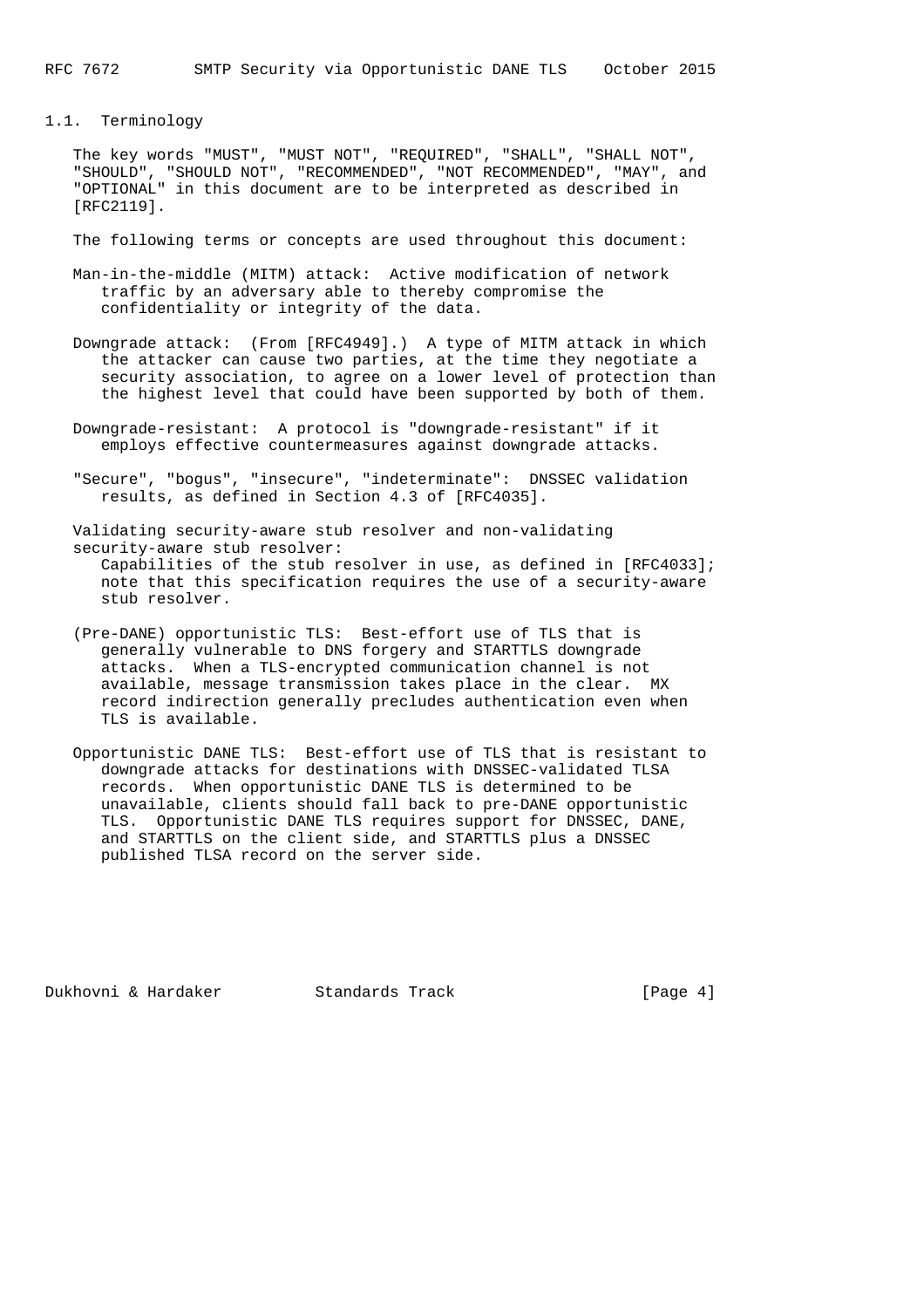- Reference identifier: (Special case of [RFC6125] definition.) One of the domain names associated by the SMTP client with the destination SMTP server for performing name checks on the server certificate. When name checks are applicable, at least one of the reference identifiers MUST match an [RFC6125] DNS-ID (or, if none are present, the [RFC6125] CN-ID) of the server certificate (see Section 3.2.3).
- MX hostname: The RRDATA of an MX record consists of a 16 bit preference followed by a Mail Exchange domain name (see [RFC1035], Section 3.3.9). We will use the term "MX hostname" to refer to the latter, that is, the DNS domain name found after the preference value in an MX record. Thus, an "MX hostname" is specifically a reference to a DNS domain name rather than any host that bears that name.
- Delayed delivery: Email delivery is a multi-hop store-and-forward process. When an MTA is unable to forward a message that may become deliverable later, the message is queued and delivery is retried periodically. Some MTAs may be configured with a fallback next-hop destination that handles messages that the MTA would otherwise queue and retry. When a fallback next-hop destination is configured, messages that would otherwise have to be delayed may be sent to the fallback next-hop destination instead. The fallback destination may itself be subject to opportunistic or mandatory DANE TLS (Section 6) as though it were the original message destination.
- Original next-hop destination: The logical destination for mail delivery. By default, this is the domain portion of the recipient address, but MTAs may be configured to forward mail for some or all recipients via designated relays. The original next-hop destination is, respectively, either the recipient domain or the associated configured relay.
- MTA: Message Transfer Agent ([RFC5598], Section 4.3.2).
- MSA: Message Submission Agent ([RFC5598], Section 4.3.1).
- MUA: Message User Agent ([RFC5598], Section 4.2.1).
- RR: A DNS resource record as defined in [RFC1034], Section 3.6.
- RRset: An RRset ([RFC2181], Section 5) is a group of DNS resource records that share the same label, class, and type.

Dukhovni & Hardaker Standards Track [Page 5]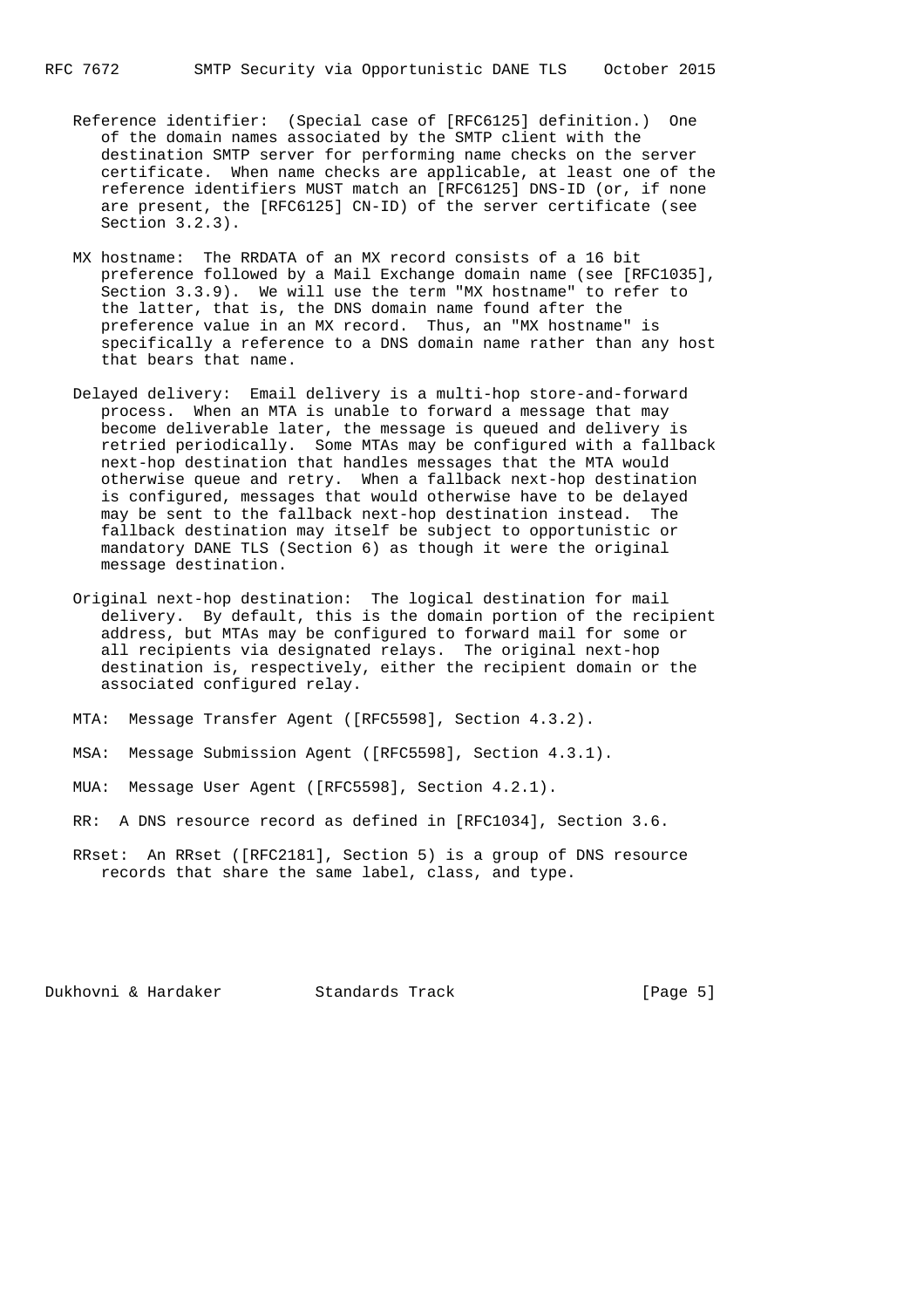# 1.2. Background

 The Domain Name System Security Extensions (DNSSEC) add data origin authentication, data integrity, and data nonexistence proofs to the Domain Name System (DNS). DNSSEC is defined in [RFC4033], [RFC4034], and [RFC4035].

 As described in the introduction of [RFC6698], TLS authentication via the existing public Certification Authority (CA) PKI suffers from an overabundance of trusted parties capable of issuing certificates for any domain of their choice. DANE leverages the DNSSEC infrastructure to publish public keys and certificates for use with the Transport Layer Security (TLS) [RFC5246] protocol via the "TLSA" DNS record type. With DNSSEC, each domain can only vouch for the keys of its delegated sub-domains.

 The TLS protocol enables secure TCP communication. In the context of this memo, channel security is assumed to be provided by TLS. Used without authentication, TLS provides only privacy protection against eavesdropping attacks. Otherwise, TLS also provides data origin authentication to guard against MITM attacks.

# 1.3. SMTP Channel Security

 With HTTPS, TLS employs X.509 certificates [RFC5280] issued by one of the many CAs bundled with popular web browsers to allow users to authenticate their "secure" websites. Before we specify a new DANE TLS security model for SMTP, we will explain why a new security model is needed. In the process, we will explain why the familiar HTTPS security model is inadequate to protect inter-domain SMTP traffic.

 The subsections below outline four key problems with applying traditional Web PKI [RFC7435] to SMTP; these problems are addressed by this specification. Since an SMTP channel security policy is not explicitly specified in either the recipient address or the MX record, a new signaling mechanism is required to indicate when channel security is possible and should be used. The publication of TLSA records allows server operators to securely signal to SMTP clients that TLS is available and should be used. DANE TLSA makes it possible to simultaneously discover which destination domains support secure delivery via TLS and how to verify the authenticity of the associated SMTP services, providing a path forward to ubiquitous SMTP channel security.

Dukhovni & Hardaker Standards Track [Page 6]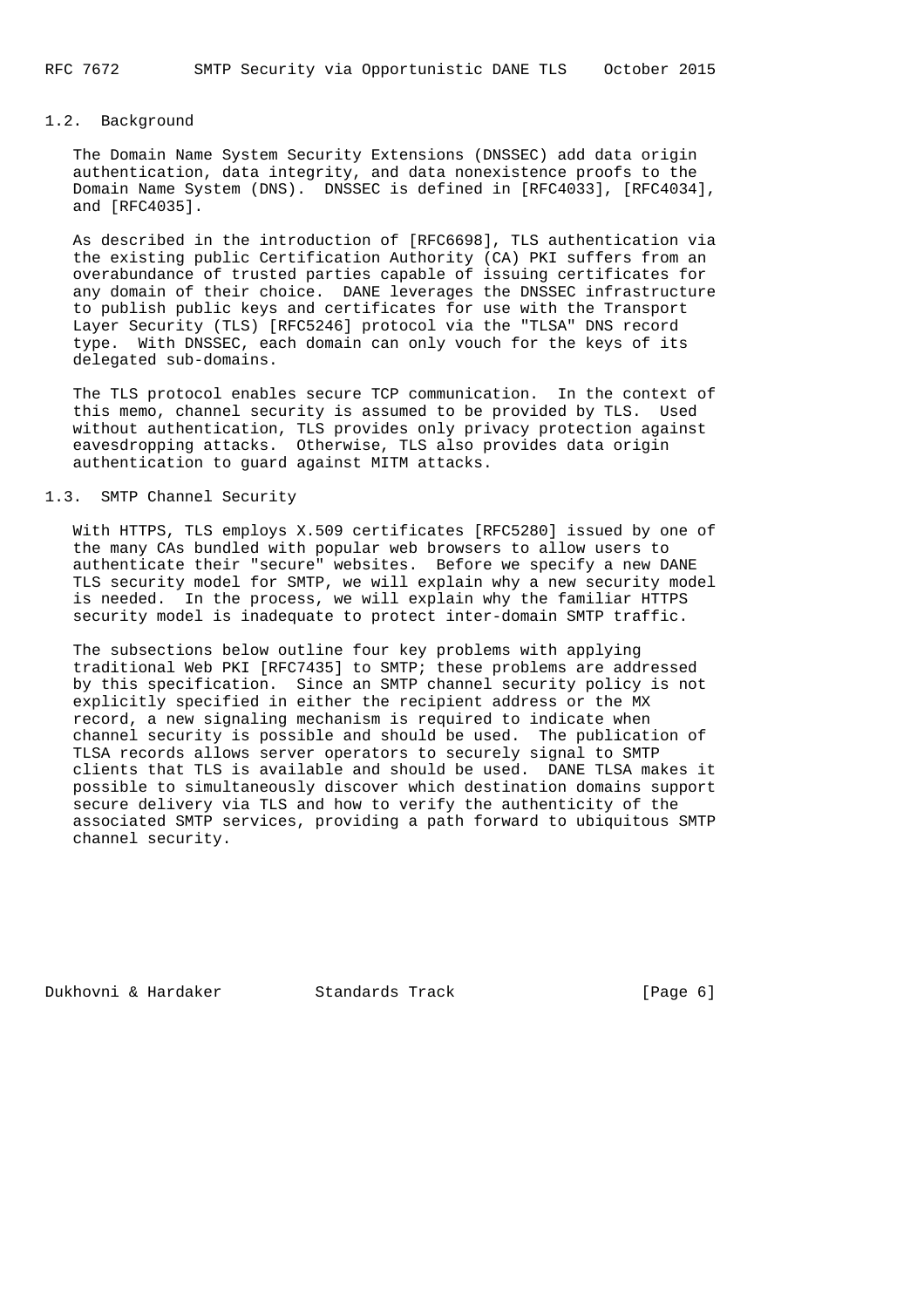# 1.3.1. STARTTLS Downgrade Attack

 SMTP [RFC5321] is a single-hop protocol in a multi-hop store-and forward email delivery process. An SMTP envelope recipient address does not correspond to a specific transport-layer endpoint address; rather, at each relay hop, the transport-layer endpoint is the next-hop relay, while the envelope recipient address typically remains the same. Unlike HTTP and its corresponding secured version, HTTPS, where the use of TLS is signaled via the URI scheme, email recipient addresses do not directly signal transport security policy. Indeed, no such signaling could work well with SMTP, since TLS encryption of SMTP protects email traffic on a hop-by-hop basis while email addresses could only express end-to-end policy.

 With no mechanism available to signal transport security policy, SMTP relays employ a best-effort "opportunistic" security model for TLS. A single SMTP server TCP listening endpoint can serve both TLS and non-TLS clients; the use of TLS is negotiated via the SMTP STARTTLS command [RFC3207]. The server signals TLS support to the client over a cleartext SMTP connection, and, if the client also supports TLS, it may negotiate a TLS-encrypted channel to use for email transmission. The server's indication of TLS support can be easily suppressed by an MITM attacker. Thus, pre-DANE SMTP TLS security can be subverted by simply downgrading a connection to cleartext. No TLS security feature can prevent this. The attacker can simply disable TLS.

1.3.2. Insecure Server Name without DNSSEC

 With SMTP, DNS MX records abstract the next-hop transport endpoint and allow administrators to specify a set of target servers to which SMTP traffic should be directed for a given domain.

 A TLS client is vulnerable to MITM attacks unless it verifies that the server's certificate binds the public key to a name that matches one of the client's reference identifiers. A natural choice of reference identifier is the server's domain name. However, with SMTP, server names are not directly encoded in the recipient address; instead, they are obtained indirectly via MX records. Without DNSSEC, the MX lookup is vulnerable to MITM and DNS cache poisoning attacks. Active attackers can forge DNS replies with fake MX records and can redirect email to servers with names of their choice. Therefore, secure verification of SMTP TLS certificates matching the server name is not possible without DNSSEC.

Dukhovni & Hardaker Standards Track [Page 7]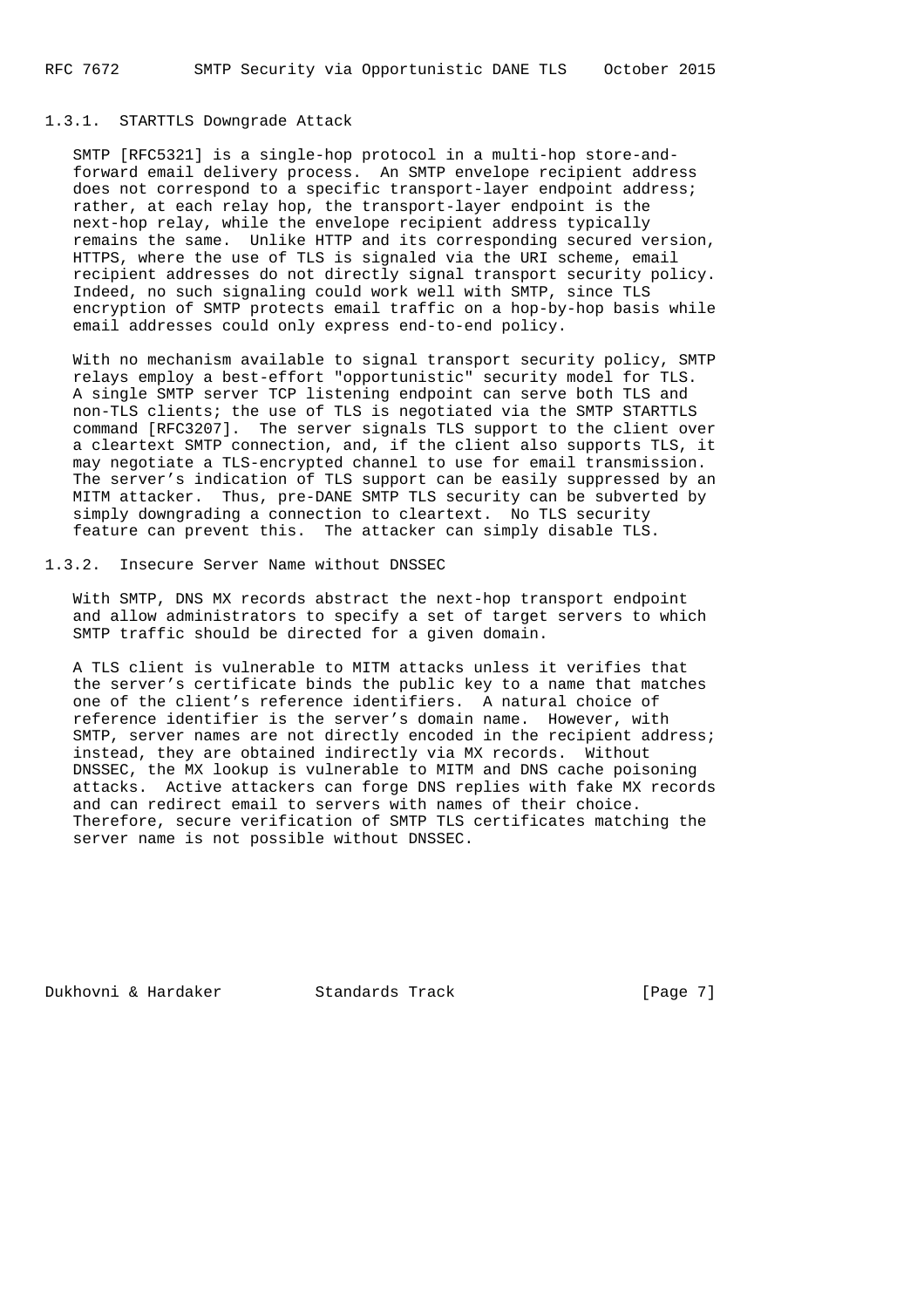One might try to harden TLS for SMTP against DNS attacks by using the envelope recipient domain as a reference identifier and by requiring each SMTP server to possess a trusted certificate for the envelope recipient domain rather than the MX hostname. Unfortunately, this is impractical, as email for many domains is handled by third parties that are not in a position to obtain certificates for all the domains they serve. Deployment of the Server Name Indication (SNI) extension to TLS (see Section 3 of [RFC6066]) is no panacea, since SNI key management is operationally challenging except when the email service provider is also the domain's registrar and its certificate issuer; this is rarely the case for email.

 Since the recipient domain name cannot be used as the SMTP server reference identifier, and neither can the MX hostname without DNSSEC, large-scale deployment of authenticated TLS for SMTP requires that the DNS be secure.

 Since SMTP security depends critically on DNSSEC, it is important to point out that SMTP with DANE is consequently the most conservative possible trust model. It trusts only what must be trusted and no more. Adding any other trusted actors to the mix can only reduce SMTP security. A sender may choose to further harden DNSSEC for selected high-value receiving domains by configuring explicit trust anchors for those domains instead of relying on the chain of trust from the root domain. However, detailed discussion of DNSSEC security practices is out of scope for this document.

1.3.3. Sender Policy Does Not Scale

 Sending systems are in some cases explicitly configured to use TLS for mail sent to selected peer domains, but this requires configuring sending MTAs with appropriate subject names or certificate content digests from their peer domains. Due to the resulting administrative burden, such statically configured SMTP secure channels are used rarely (generally only between domains that make bilateral arrangements with their business partners). Internet email, on the other hand, requires regularly contacting new domains for which security configurations cannot be established in advance.

 The abstraction of the SMTP transport endpoint via DNS MX records, often across organizational boundaries, limits the use of public CA PKI with SMTP to a small set of sender-configured peer domains. With little opportunity to use TLS authentication, sending MTAs are rarely configured with a comprehensive list of trusted CAs. SMTP services that support STARTTLS often deploy X.509 certificates that are self-signed or issued by a private CA.

Dukhovni & Hardaker Standards Track [Page 8]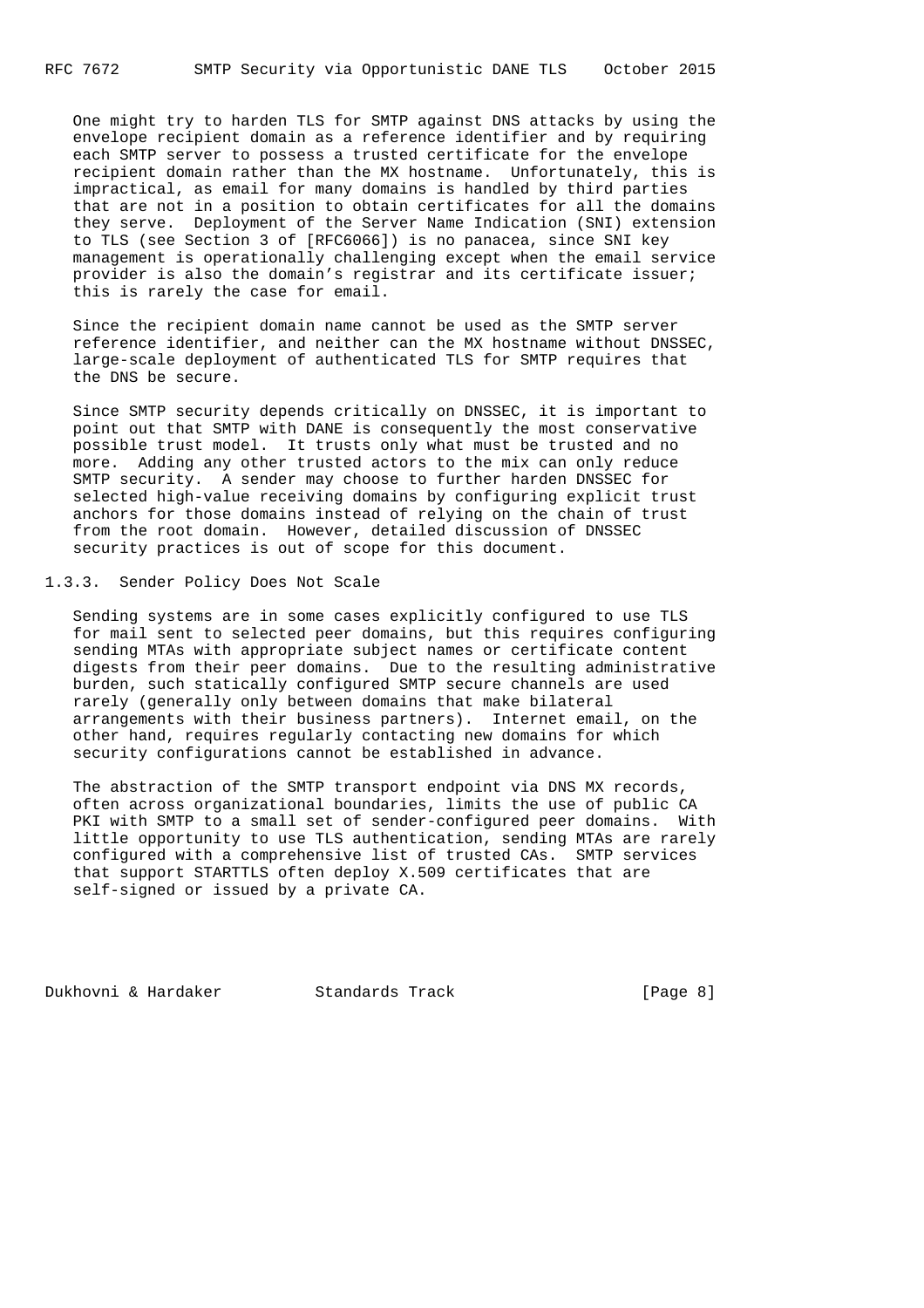# 1.3.4. Too Many Certification Authorities

 Even if it were generally possible to determine a secure server name, the SMTP client would still need to verify that the server's certificate chain is issued by a trusted CA (a trust anchor). MTAs are not interactive applications where a human operator can make a decision (wisely or otherwise) to selectively disable TLS security policy when certificate chain verification fails. With no user to "click OK", the MTA's list of public CA trust anchors would need to be comprehensive in order to avoid bouncing mail addressed to sites that employ unknown CAs.

 On the other hand, each trusted CA can issue certificates for any domain. If even one of the configured CAs is compromised or operated by an adversary, it can subvert TLS security for all destinations. Any set of CAs is simultaneously both overly inclusive and not inclusive enough.

2. Identifying Applicable TLSA Records

### 2.1. DNS Considerations

2.1.1. DNS Errors, "Bogus" Responses, and "Indeterminate" Responses

 An SMTP client that implements opportunistic DANE TLS per this specification depends critically on the integrity of DNSSEC lookups, as discussed in Section 1.3.2. This section lists the DNS resolver requirements needed to avoid downgrade attacks when using opportunistic DANE TLS.

 A DNS lookup may signal an error or return a definitive answer. A security-aware resolver MUST be used for this specification. Security-aware resolvers will indicate the security status of a DNS RRset with one of four possible values defined in Section 4.3 of [RFC4035]: "secure", "insecure", "bogus", and "indeterminate". In [RFC4035], the meaning of the "indeterminate" security status is:

 An RRset for which the resolver is not able to determine whether the RRset should be signed, as the resolver is not able to obtain the necessary DNSSEC RRs. This can occur when the security-aware resolver is not able to contact security-aware name servers for the relevant zones.

 Note that the "indeterminate" security status has a conflicting definition in Section 5 of [RFC4033]:

 There is no trust anchor that would indicate that a specific portion of the tree is secure.

Dukhovni & Hardaker Standards Track [Page 9]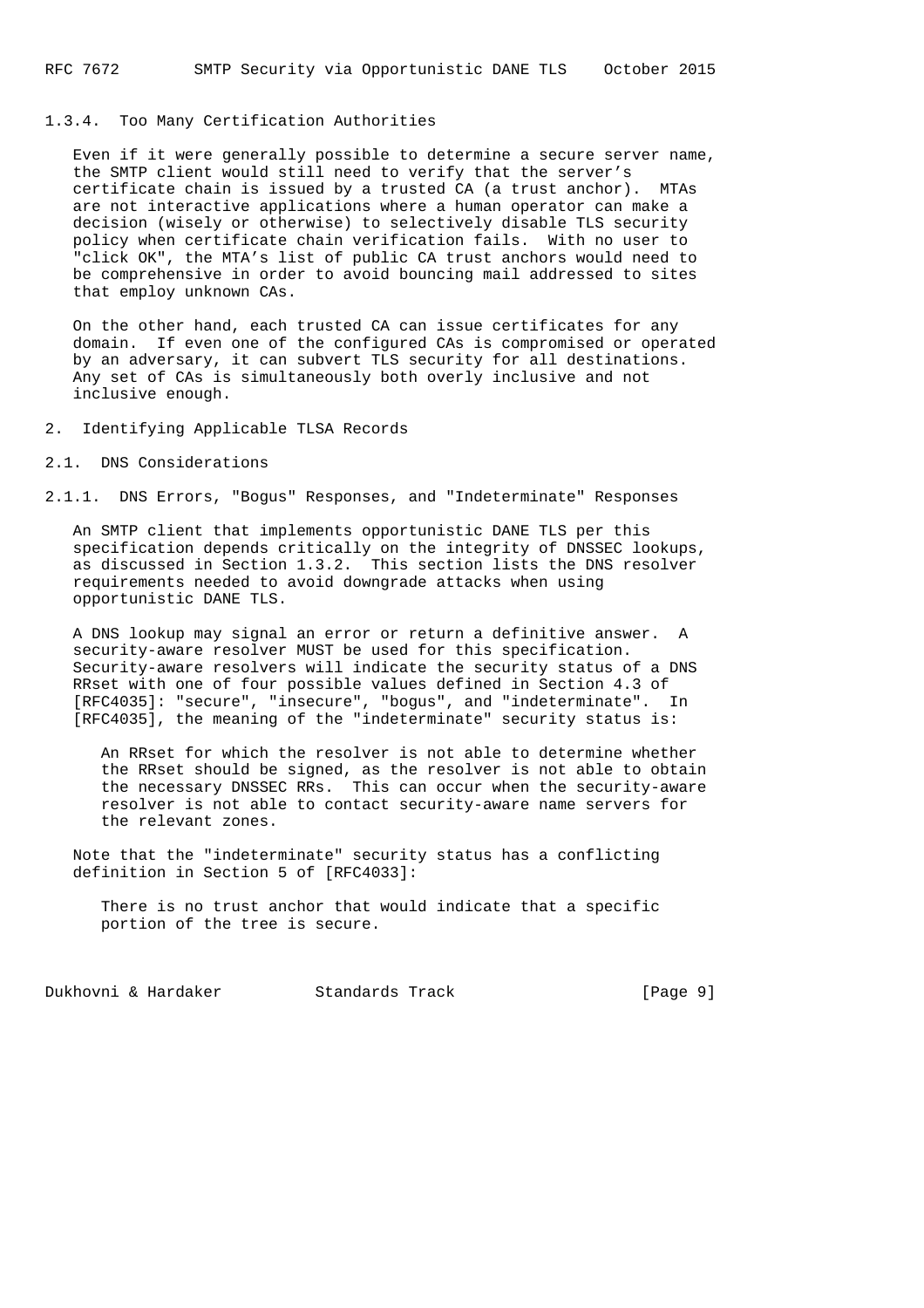In this document, the term "indeterminate" will be used exclusively in the [RFC4035] sense. Therefore, obtaining "indeterminate" lookup results is a (transient) failure condition, namely, the inability to locate the relevant DNS records. DNS records that would be classified "indeterminate" in the sense of [RFC4035] are simply classified as "insecure".

 We do not need to distinguish between zones that lack a suitable ancestor trust anchor, and delegations (ultimately) from a trust anchor that designate a child zone as being "insecure". All "insecure" RRsets MUST be handled identically: in either case, non-validated data for the query domain is all that is and can be available, and authentication using the data is impossible. As the DNS root zone has been signed, we expect that validating resolvers used by Internet-facing MTAs will be configured with trust anchor data for the root zone and that therefore domains with no ancestor trust anchor will not be possible in most deployments.

 As noted in Section 4.3 of [RFC4035], a security-aware DNS resolver MUST be able to determine whether a given non-error DNS response is "secure", "insecure", "bogus", or "indeterminate". It is expected that most security-aware stub resolvers will not signal an "indeterminate" security status (in the sense of [RFC4035]) to the application and will instead signal a "bogus" or error result. If a resolver does signal an [RFC4035] "indeterminate" security status, this MUST be treated by the SMTP client as though a "bogus" or error result had been returned.

 An MTA using a non-validating security-aware stub resolver MAY use the stub resolver's ability, if available, to signal DNSSEC validation status based on information the stub resolver has learned from an upstream validating recursive resolver. Security-oblivious stub resolvers [RFC4033] MUST NOT be used. In accordance with Section 4.9.3 of [RFC4035]:

 ... a security-aware stub resolver MUST NOT place any reliance on signature validation allegedly performed on its behalf, except when the security-aware stub resolver obtained the data in question from a trusted security-aware recursive name server via a secure channel.

 To avoid much repetition in the text below, we will pause to explain the handling of "bogus" or "indeterminate" DNSSEC query responses. These are not necessarily the result of a malicious actor; they can, for example, occur when network packets are corrupted or lost in transit. Therefore, "bogus" or "indeterminate" replies are equated in this memo with lookup failure.

Dukhovni & Hardaker Standards Track [Page 10]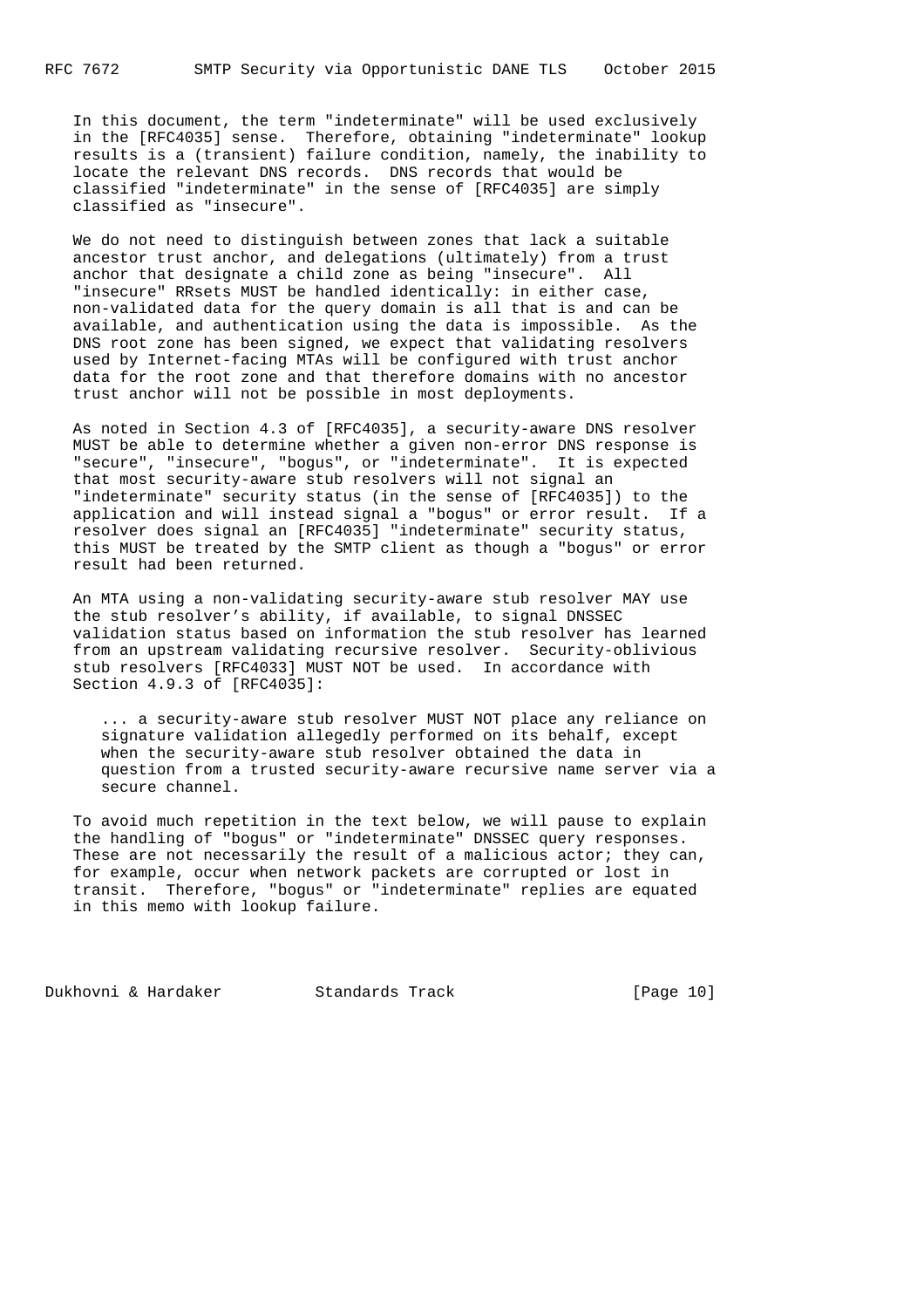There is an important non-failure condition we need to highlight in addition to the obvious case of the DNS client obtaining a non-empty "secure" or "insecure" RRset of the requested type. Namely, it is not an error when either "secure" or "insecure" nonexistence is determined for the requested data. When a DNSSEC response with a validation status that is either "secure" or "insecure" reports either no records of the requested type or nonexistence of the query domain, the response is not a DNS error condition. The DNS client has not been left without an answer; it has learned that records of the requested type do not exist.

 Security-aware stub resolvers will, of course, also signal DNS lookup errors in other cases, for example, when processing a "SERVFAIL" [RFC2136] response code (RCODE) [RFC1035], which will not have an associated DNSSEC status. All lookup errors are treated the same way by this specification, regardless of whether they are from a "bogus" or "indeterminate" DNSSEC status or from a more generic DNS error: the information that was requested cannot be obtained by the security-aware resolver at this time. Thus, a lookup error is either a failure to obtain the relevant RRset if it exists or a failure to determine that no such RRset exists when it does not.

 In contrast to a "bogus" response or an "indeterminate" response, an "insecure" DNSSEC response is not an error; rather, as explained above, it indicates that the target DNS zone is either delegated as an "insecure" child of a "secure" parent zone or not a descendant of any of the configured DNSSEC trust anchors in use by the SMTP client. "Insecure" results will leave the SMTP client with degraded channel security but do not stand in the way of message delivery. See Section 2.2 for further details.

# 2.1.2. DNS Error Handling

 When a DNS lookup failure (an error, "bogus", or "indeterminate", as defined above) prevents an SMTP client from determining which SMTP server or servers it should connect to, message delivery MUST be delayed. This naturally includes, for example, the case when a "bogus" or "indeterminate" response is encountered during MX resolution. When multiple MX hostnames are obtained from a successful MX lookup but a later DNS lookup failure prevents network address resolution for a given MX hostname, delivery may proceed via any remaining MX hosts.

 When a particular SMTP server is securely identified as the delivery destination, a set of DNS lookups (Section 2.2) MUST be performed to locate any related TLSA records. If any DNS queries used to locate TLSA records fail (due to "bogus" or "indeterminate" records, timeouts, malformed replies, SERVFAIL responses, etc.), then the SMTP

Dukhovni & Hardaker Standards Track [Page 11]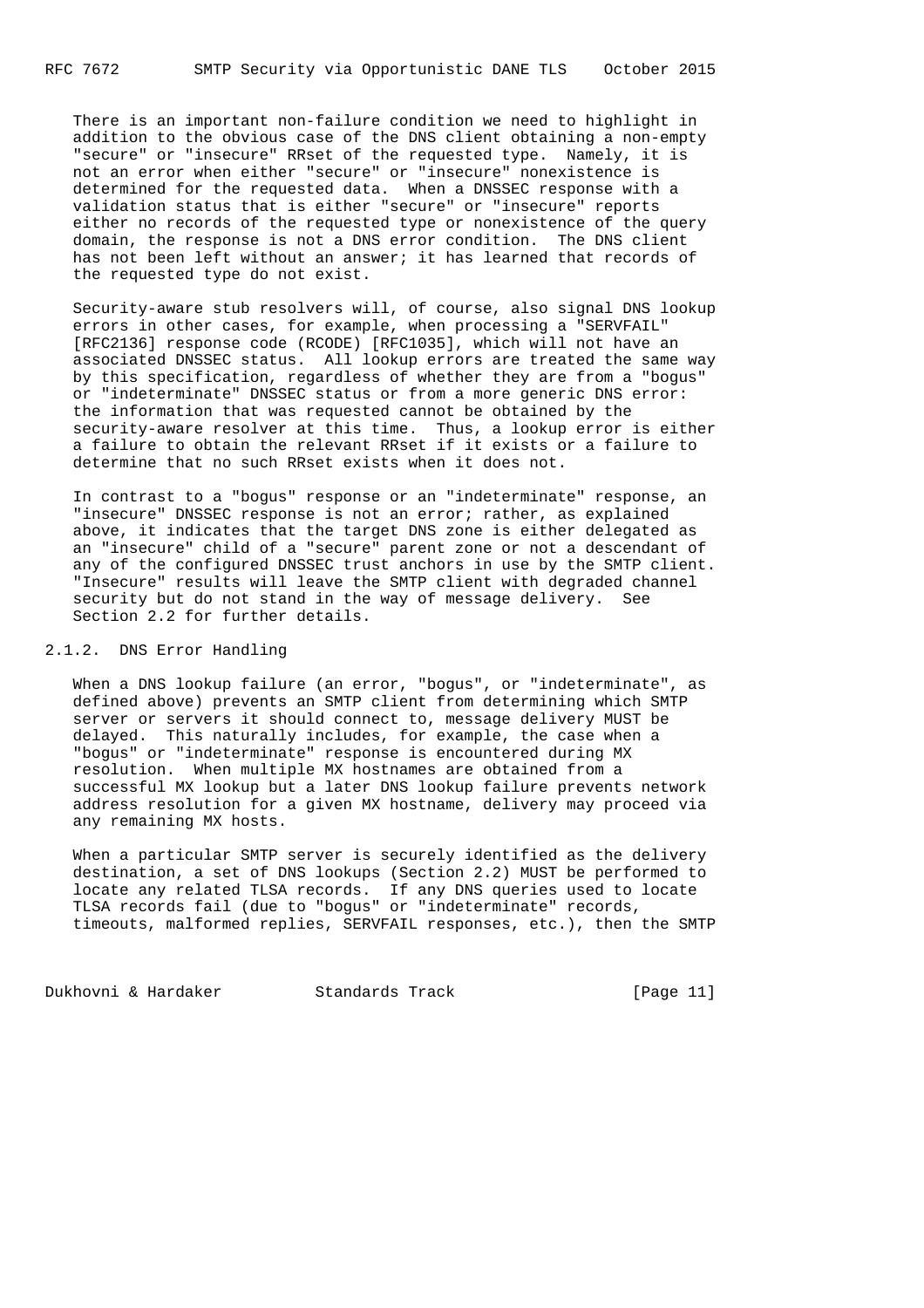client MUST treat that server as unreachable and MUST NOT deliver the message via that server. If no servers are reachable, delivery is delayed.

 In the text that follows, we will only describe what happens when all relevant DNS queries succeed. If any DNS failure occurs, the SMTP client MUST behave as described in this section, by "skipping" the SMTP server or destination that is problematic. Queries for candidate TLSA records are explicitly part of "all relevant DNS queries", and SMTP clients MUST NOT continue to connect to an SMTP server or destination whose TLSA record lookup fails.

#### 2.1.3. Stub Resolver Considerations

 A note about DNAME aliases: a query for a domain name whose ancestor domain is a DNAME alias returns the DNAME RR for the ancestor domain along with a CNAME that maps the query domain to the corresponding sub-domain of the target domain of the DNAME alias [RFC6672]. Therefore, whenever we speak of CNAME aliases, we implicitly allow for the possibility that the alias in question is the result of an ancestor domain DNAME record. Consequently, no explicit support for DNAME records is needed in SMTP software; it is sufficient to process the resulting CNAME aliases. DNAME records only require special processing in the validating stub resolver library that checks the integrity of the combined DNAME + CNAME reply. When DNSSEC validation is handled by a local caching resolver rather than the MTA itself, even that part of the DNAME support logic is outside the MTA.

 When a stub resolver returns a response containing a CNAME alias that does not also contain the corresponding query results for the target of the alias, the SMTP client will need to repeat the query at the target of the alias and should do so recursively up to some configured or implementation-dependent recursion limit. If at any stage of CNAME expansion an error is detected, the lookup of the original requested records MUST be considered to have failed.

 Whether a chain of CNAME records was returned in a single stub resolver response or via explicit recursion by the SMTP client, if at any stage of recursive expansion an "insecure" CNAME record is encountered, then it and all subsequent results (in particular, the final result) MUST be considered "insecure", regardless of whether or not any earlier CNAME records leading to the "insecure" record were "secure".

 Note that a security-aware non-validating stub resolver may return to the SMTP client an "insecure" reply received from a validating recursive resolver that contains a CNAME record along with additional answers recursively obtained starting at the target of the CNAME. In

Dukhovni & Hardaker Standards Track [Page 12]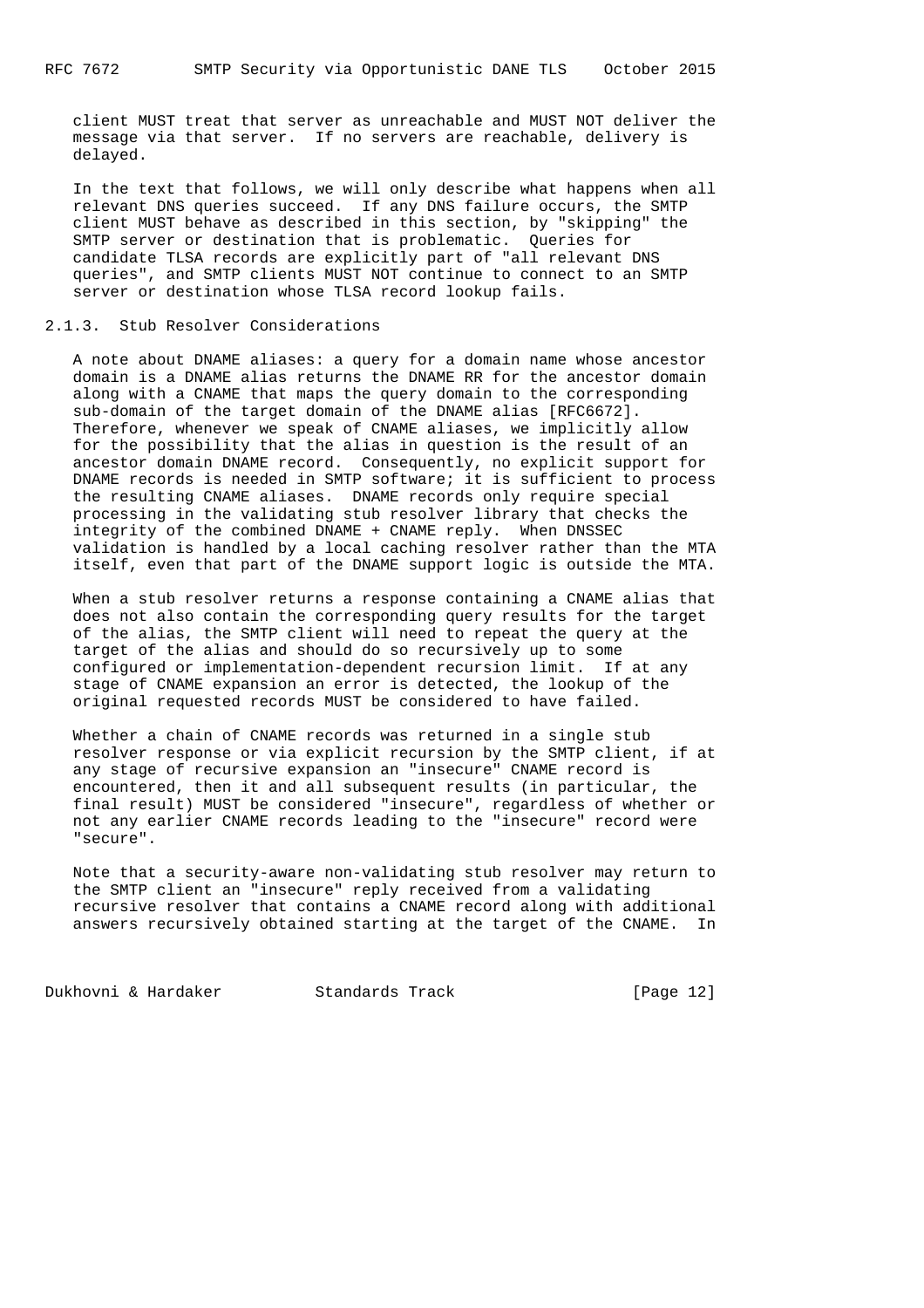this case, the only possible conclusion is that some record in the set of records returned is "insecure", and it is, in fact, possible that the initial CNAME record and a subset of the subsequent records are "secure".

 If the SMTP client needs to determine the security status of the DNS zone containing the initial CNAME record, it will need to issue a separate query of type "CNAME" that returns only the initial CNAME record. Specifically, as discussed in Section 2.2.2, when "insecure" A or AAAA records are found for an SMTP server via a CNAME alias, the SMTP client will need to perform an additional CNAME query in order to determine whether or not the DNS zone in which the alias is published is DNSSEC signed.

# 2.2. TLS Discovery

 As noted previously (in Section 1.3.1), opportunistic TLS with SMTP servers that advertise TLS support via STARTTLS is subject to an MITM downgrade attack. Also, some SMTP servers that are not, in fact, TLS capable erroneously advertise STARTTLS by default, and clients need to be prepared to retry cleartext delivery after STARTTLS fails. In contrast, DNSSEC-validated TLSA records MUST NOT be published for servers that do not support TLS. Clients can safely interpret their presence as a commitment by the server operator to implement TLS and STARTTLS.

 This memo defines four actions to be taken after the search for a TLSA record returns "secure" usable results, "secure" unusable results, "insecure" or no results, or an error signal. The term "usable" in this context is in the sense of Section 4.1 of [RFC6698]. Specifically, if the DNS lookup for a TLSA record returns:

- A "secure" TLSA RRset with at least one usable record: Any connection to the MTA MUST employ TLS encryption and MUST authenticate the SMTP server using the techniques discussed in the rest of this document. Failure to establish an authenticated TLS connection MUST result in falling back to the next SMTP server or delayed delivery.
- A "secure" non-empty TLSA RRset where all the records are unusable: Any connection to the MTA MUST be made via TLS, but authentication is not required. Failure to establish an encrypted TLS connection MUST result in falling back to the next SMTP server or delayed delivery.

Dukhovni & Hardaker Standards Track [Page 13]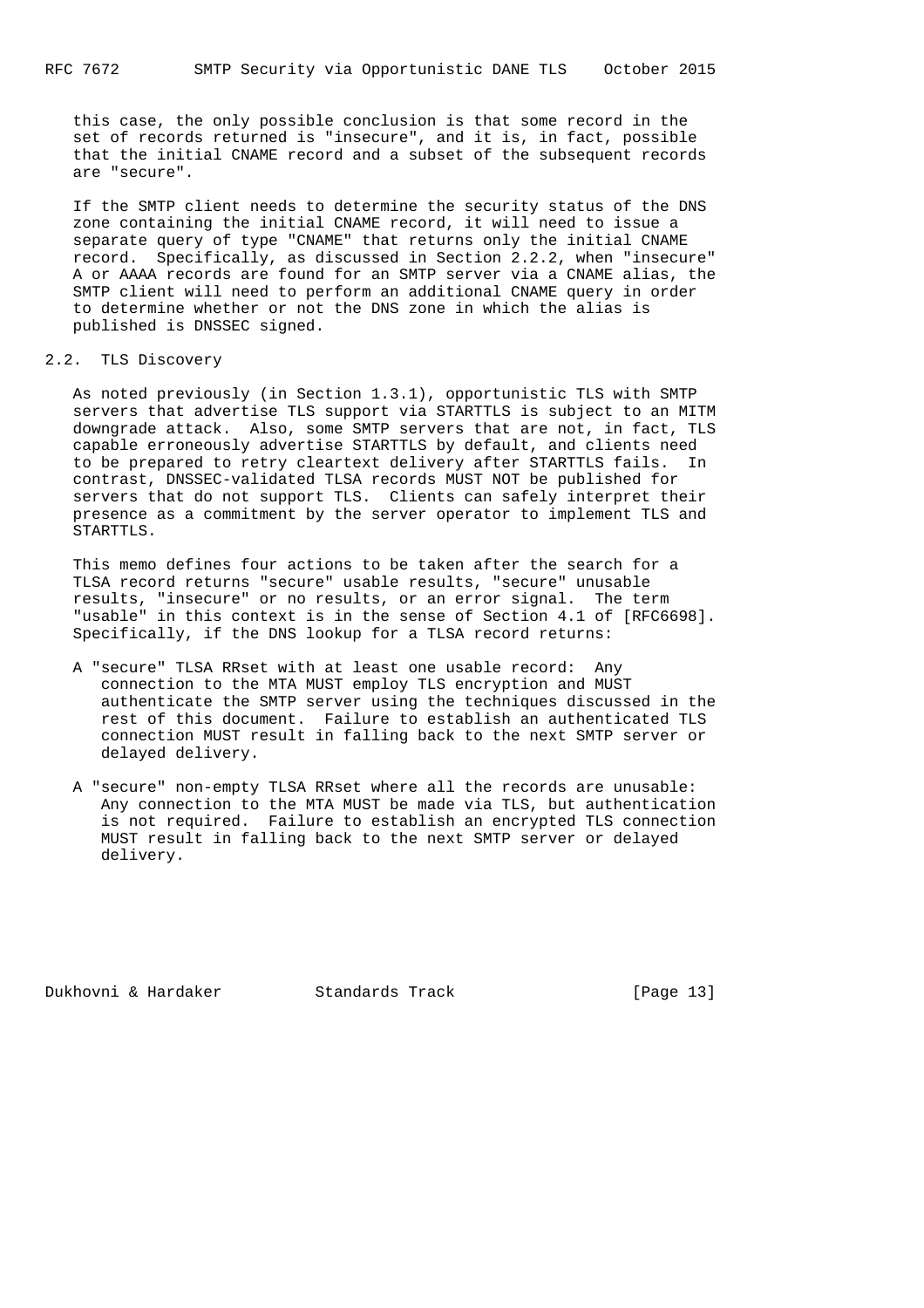- A connection to the MTA SHOULD be made using (pre-DANE) opportunistic TLS; this includes using cleartext delivery when the remote SMTP server does not appear to support TLS. The MTA MAY retry in cleartext when delivery via TLS fails during the handshake or even during data transfer.
- Any lookup error: Lookup errors, including "bogus" and "indeterminate" as explained in Section 2.1.1, MUST result in falling back to the next SMTP server or delayed delivery.

 An SMTP client MAY be configured to mandate DANE-verified delivery for some destinations. With mandatory DANE TLS (Section 6), delivery proceeds only when "secure" TLSA records are used to establish an encrypted and authenticated TLS channel with the SMTP server.

 When the original next-hop destination is an address literal rather than a DNS domain, DANE TLS does not apply. Delivery proceeds using any relevant security policy configured by the MTA administrator. Similarly, when an MX RRset incorrectly lists a network address in lieu of an MX hostname, if an MTA chooses to connect to the network address in the nonconformant MX record, DANE TLSA does not apply for such a connection.

 In the subsections that follow, we explain how to locate the SMTP servers and the associated TLSA records for a given next-hop destination domain. We also explain which name or names are to be used in identity checks of the SMTP server certificate.

# 2.2.1. MX Resolution

 In this section, we consider next-hop domains that are subject to MX resolution and have MX records. The TLSA records and the associated base domain are derived separately for each MX hostname that is used to attempt message delivery. DANE TLS can authenticate message delivery to the intended next-hop domain only when the MX records are obtained securely via a DNSSEC-validated lookup.

 MX records MUST be sorted by preference; an MX hostname with a worse (numerically higher) MX preference that has TLSA records MUST NOT preempt an MX hostname with a better (numerically lower) preference that has no TLSA records. In other words, prevention of delivery loops by obeying MX preferences MUST take precedence over channel security considerations. Even with two equal-preference MX records, an MTA is not obligated to choose the MX hostname that offers more

Dukhovni & Hardaker Standards Track [Page 14]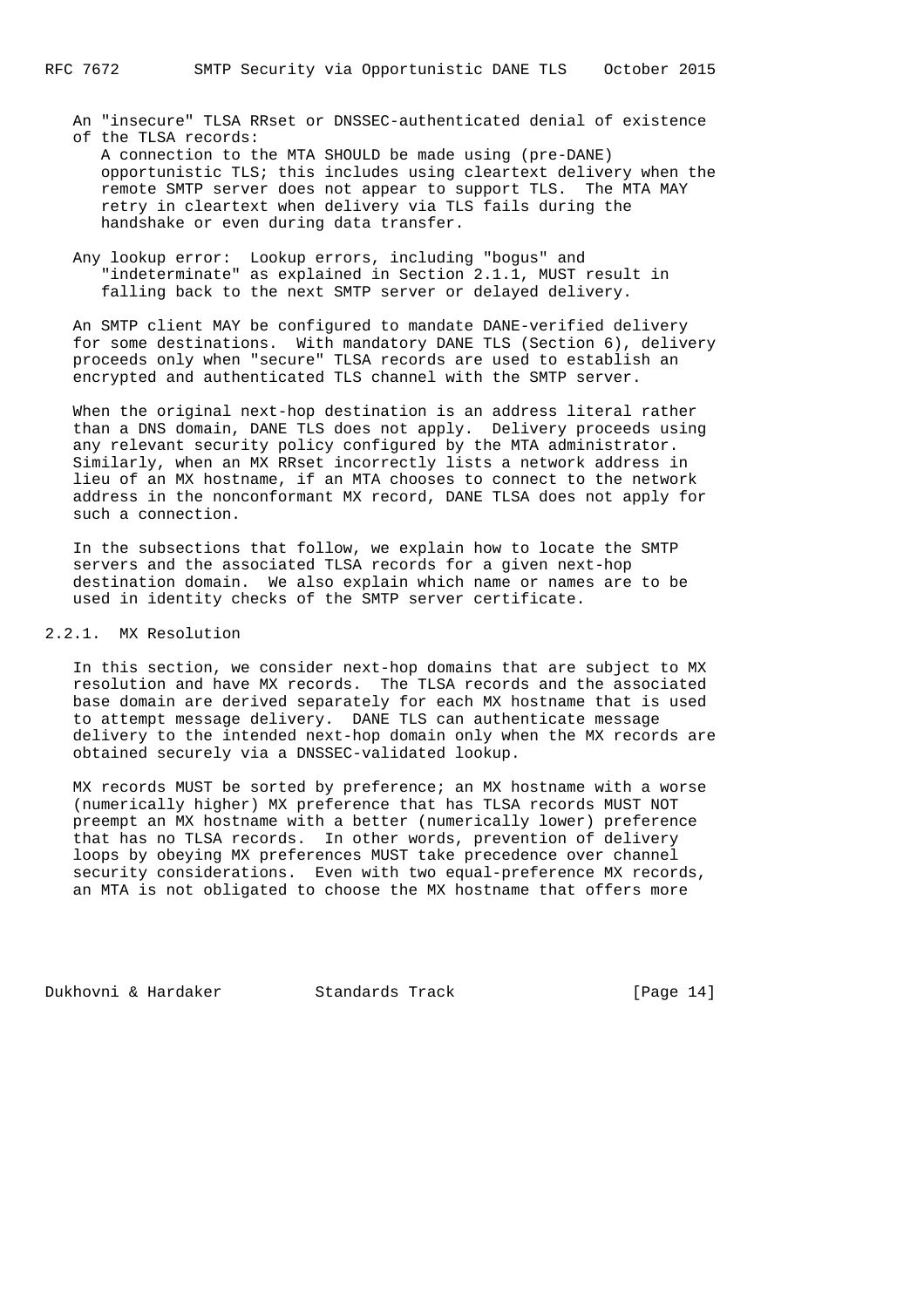security. Domains that want secure inbound mail delivery need to ensure that all their SMTP servers and MX records are configured accordingly.

 In the language of [RFC5321], Section 5.1, the original next-hop domain is the "initial name". If the MX lookup of the initial name results in a CNAME alias, the MTA replaces the initial name with the resulting name and performs a new lookup with the new name. MTAs typically support recursion in CNAME expansion, so this replacement is performed repeatedly (up to the MTA's recursion limit) until the ultimate non-CNAME domain is found.

 If the MX RRset (or any CNAME leading to it) is "insecure" (see Section 2.1.1) and DANE TLS for the given destination is mandatory (Section 6), delivery MUST be delayed. If the MX RRset is "insecure" and DANE TLS is not mandatory, the SMTP client is free to use pre-DANE opportunistic TLS (possibly even cleartext).

 Since the protocol in this memo is an Opportunistic Security protocol [RFC7435], the SMTP client MAY elect to use DANE TLS (as described in Section 2.2.2 below), even with MX hosts obtained via an "insecure" MX RRset. For example, when a hosting provider has a signed DNS zone and publishes TLSA records for its SMTP servers, hosted domains that are not signed may still benefit from the provider's TLSA records. Deliveries via the provider's SMTP servers will not be subject to active attacks when sending SMTP clients elect to use the provider's TLSA records (active attacks that tamper with the "insecure" MX RRset are of course still possible in this case).

 When the MX records are not (DNSSEC) signed, an active attacker can redirect SMTP clients to MX hosts of his choice. Such redirection is tamper-evident when SMTP servers found via "insecure" MX records are recorded as the next-hop relay in the MTA delivery logs in their original (rather than CNAME-expanded) form. Sending MTAs SHOULD log unexpanded MX hostnames when these result from "insecure" MX lookups. Any successful authentication via an insecurely determined MX host MUST NOT be misrepresented in the mail logs as secure delivery to the intended next-hop domain.

 In the absence of DNS lookup errors (Section 2.1.1), if the MX RRset is not "insecure", then it is "secure", and the SMTP client MUST treat each MX hostname as described in Section 2.2.2. When, for a given MX hostname, no TLSA records are found or only "insecure" TLSA records are found, DANE TLSA is not applicable with the SMTP server in question, and delivery proceeds to that host as with pre-DANE opportunistic TLS. To avoid downgrade attacks, any errors during TLSA lookups MUST, as explained in Section 2.1.2, cause the SMTP server in question to be treated as unreachable.

Dukhovni & Hardaker Standards Track [Page 15]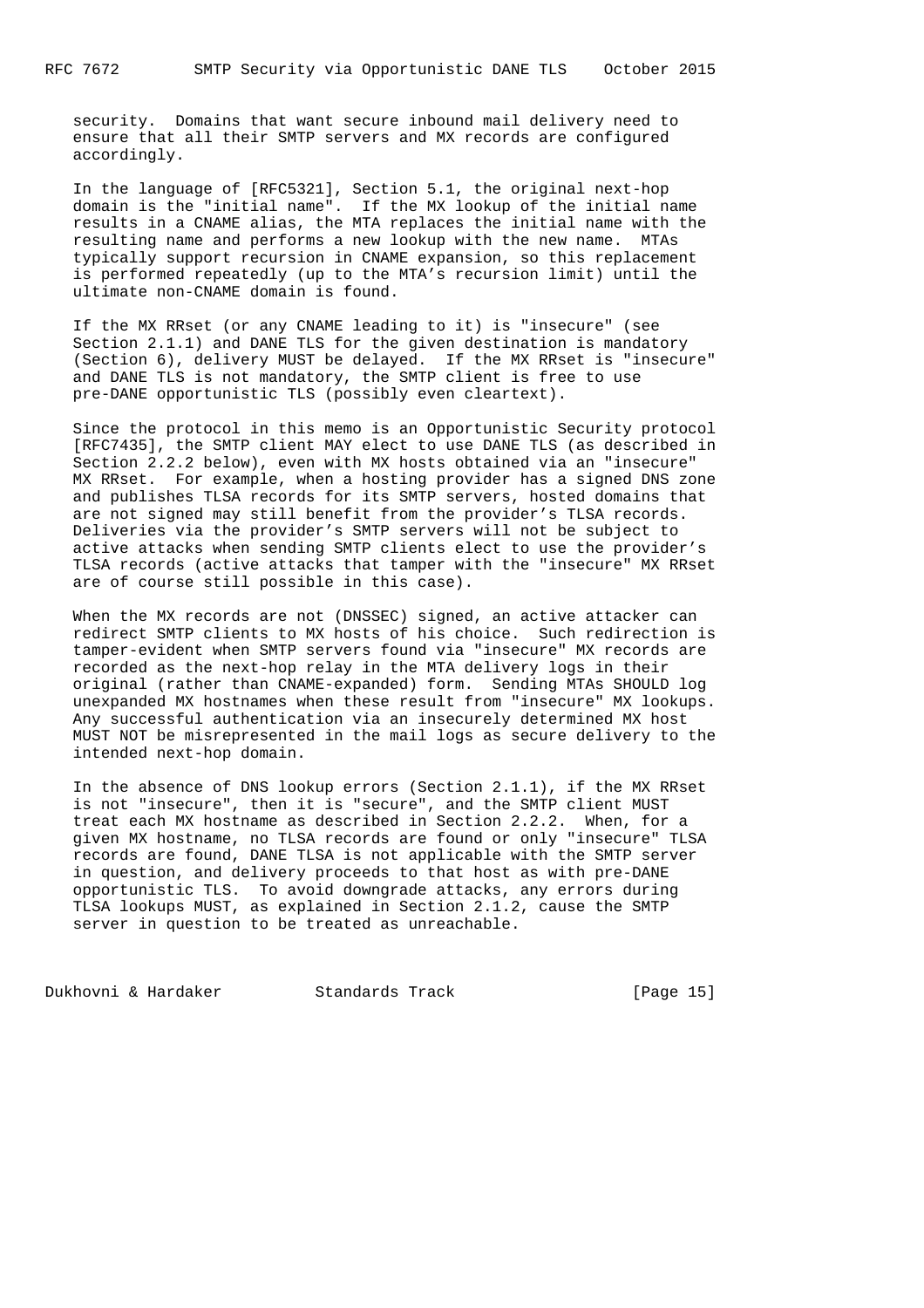# 2.2.2. Non-MX Destinations

 This section describes the algorithm used to locate the TLSA records and associated TLSA base domain for an input domain that is not subject to MX resolution, that represents a hostname from a "secure" MX RRset, or that lacks MX records. Such domains include:

- o Any host that is configured by the sending MTA administrator as the next-hop relay for some or all domains and that is not subject to MX resolution.
- o A domain that has MX records. When a domain has MX records, we treat each MX host listed in those MX records as though it were a non-MX destination -- that is, in the same way as we would treat an administrator-configured relay that handles mail for that domain. (Unlike administrator-specified relays, MTAs are not required to support CNAME expansion of next-hop names found via MX lookups.)
- o A next-hop destination domain subject to MX resolution that has no MX records. In this case, the domain's name is implicitly also its sole SMTP server name.

 Note that DNS queries with type TLSA are mishandled by load-balancing nameservers that serve the MX hostnames of some large email providers. The DNS zones served by these nameservers are not signed and contain no TLSA records. These nameservers SHOULD provide "insecure" negative replies that indicate the nonexistence of the TLSA records, but instead they fail by not responding at all or by responding with a DNS RCODE [RFC1035] other than NXDOMAIN, e.g., SERVFAIL or NOTIMP [RFC2136].

 To avoid problems delivering mail to domains whose SMTP servers are served by these problematic nameservers, the SMTP client MUST perform any A and/or AAAA queries for the destination before attempting to locate the associated TLSA records. This lookup is needed in any case to determine (1) whether or not the destination domain is reachable and (2) the DNSSEC validation status of the chain of CNAME queries required to reach the ultimate address records.

 If no address records are found, the destination is unreachable. If address records are found but the DNSSEC validation status of the first query response is "insecure" (see Section 2.1.3), the SMTP client SHOULD NOT proceed to search for any associated TLSA records. In the case of these problematic domains, TLSA queries would lead to DNS lookup errors and would cause messages to be consistently delayed and ultimately returned to the sender. We don't expect to find any

Dukhovni & Hardaker Standards Track [Page 16]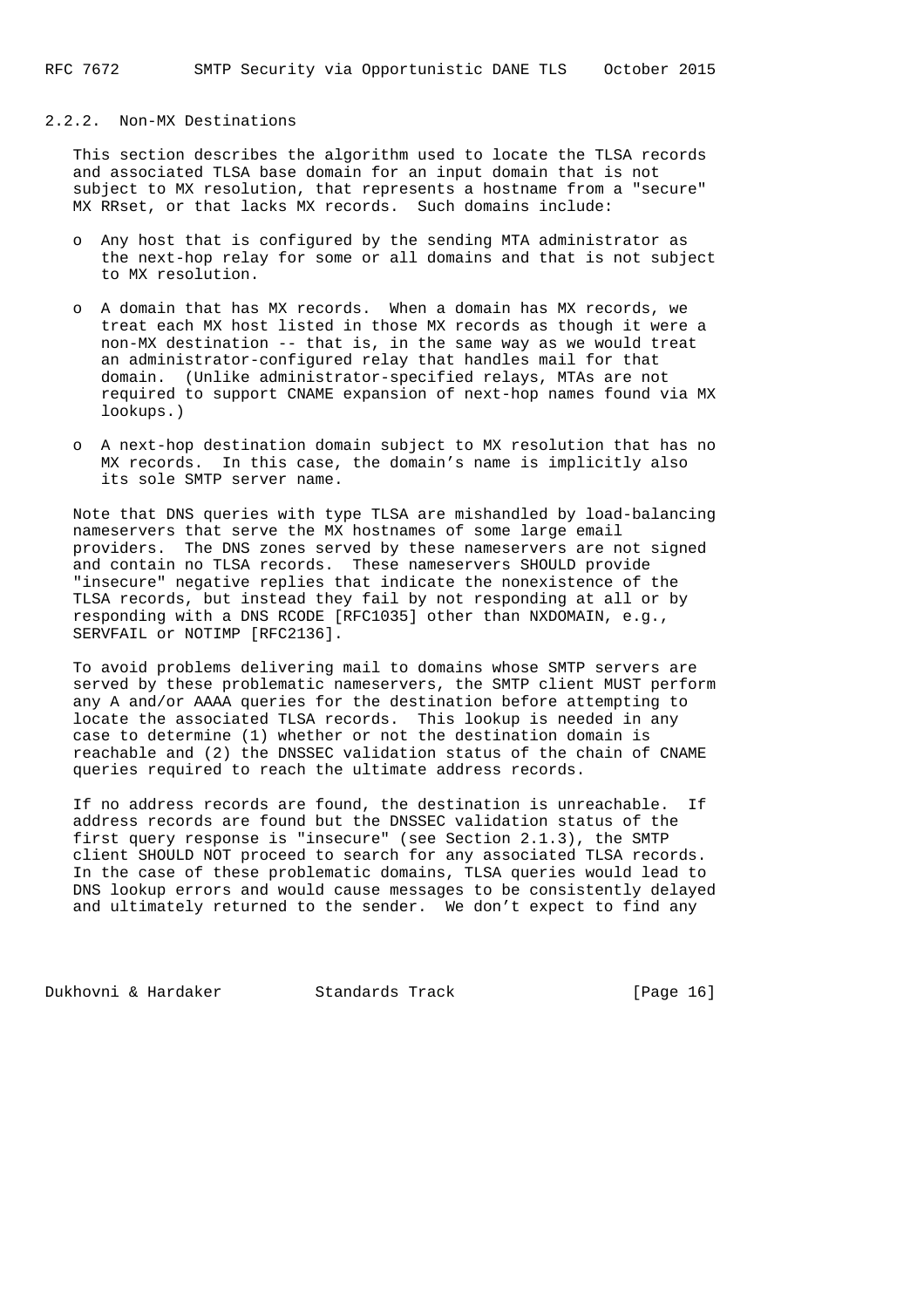"secure" TLSA records associated with a TLSA base domain that lies in an unsigned DNS zone. Therefore, skipping TLSA lookups in this case will also reduce latency, with no detrimental impact on security.

 If the A and/or AAAA lookup of the initial name yields a CNAME, we replace it with the resulting name as if it were the initial name and perform a lookup again using the new name. This replacement is performed recursively (up to the MTA's recursion limit).

 We consider the following cases for handling a DNS response for an A or AAAA DNS lookup:

- Not found: When the DNS queries for A and/or AAAA records yield neither a list of addresses nor a CNAME (or CNAME expansion is not supported), the destination is unreachable.
- Non-CNAME: The answer is not a CNAME alias. If the address RRset is "secure", TLSA lookups are performed as described in Section 2.2.3 with the initial name as the candidate TLSA base domain. If no "secure" TLSA records are found, DANE TLS is not applicable and mail delivery proceeds with pre-DANE opportunistic TLS (which, being best-effort, degrades to cleartext delivery when STARTTLS is not available or the TLS handshake fails).
- Insecure CNAME: The input domain is a CNAME alias, but the ultimate network address RRset is "insecure" (see Section 2.1.1). If the initial CNAME response is also "insecure", DANE TLS does not apply. Otherwise, this case is treated just like the non-CNAME case above, where a search is performed for a TLSA record with the original input domain as the candidate TLSA base domain.
- Secure CNAME: The input domain is a CNAME alias, and the ultimate network address RRset is "secure" (see Section 2.1.1). Two candidate TLSA base domains are tried: the fully CNAME-expanded initial name and, failing that, the initial name itself.

 In summary, if it is possible to securely obtain the full, CNAME-expanded, DNSSEC-validated address records for the input domain, then that name is the preferred TLSA base domain. Otherwise, the unexpanded input domain is the candidate TLSA base domain. When no "secure" TLSA records are found at either the CNAME-expanded or unexpanded domain, then DANE TLS does not apply for mail delivery via the input domain in question. And, as always, errors, "bogus" results, or "indeterminate" results for any query in the process MUST result in delaying or abandoning delivery.

Dukhovni & Hardaker Standards Track [Page 17]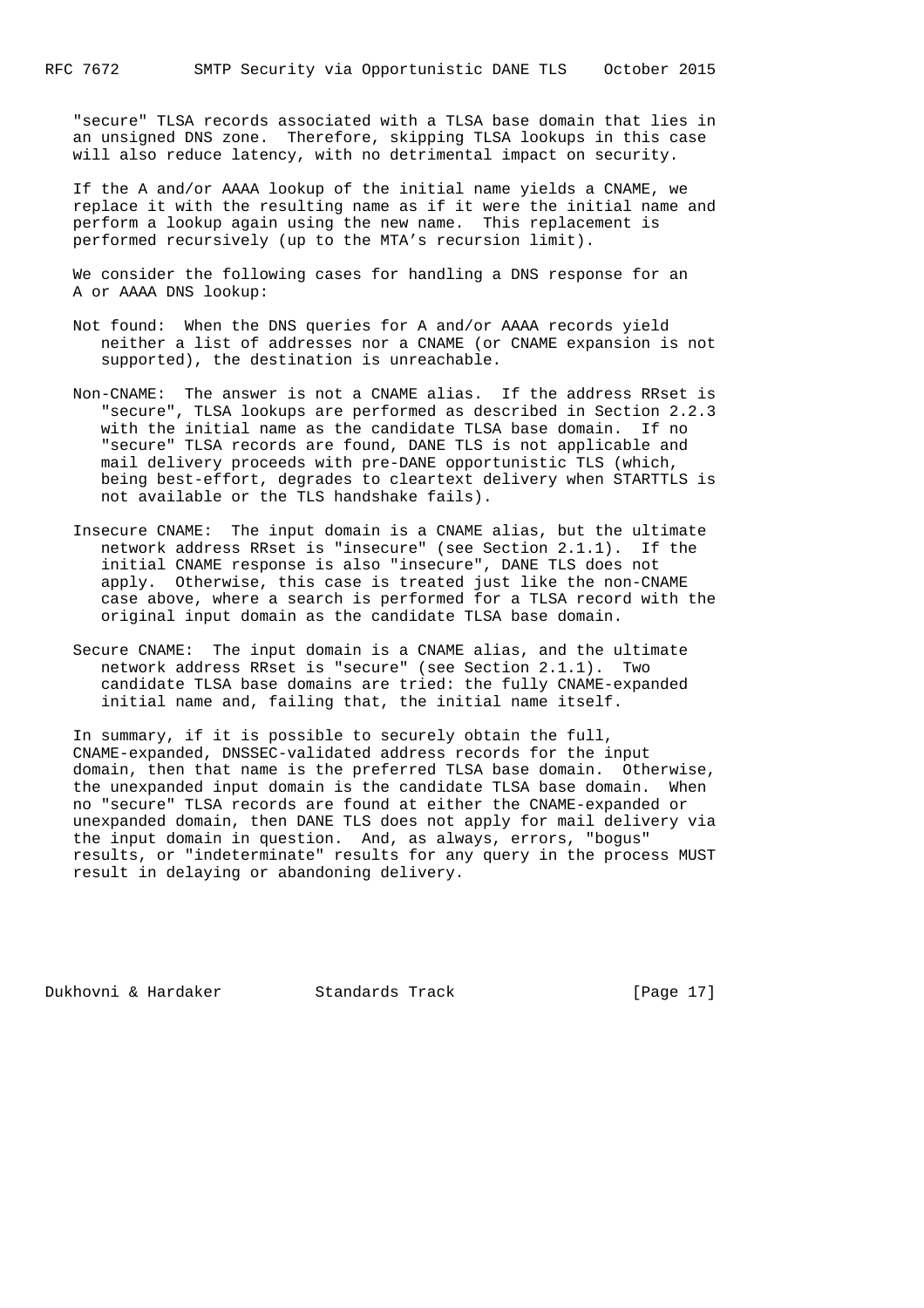2.2.3. TLSA Record Lookup

 When the SMTP server's hostname is not a CNAME or DNAME alias, the list of associated candidate TLSA base domains (see below) consists of just the server hostname.

 When the hostname is an alias with a "secure" (at every stage) full expansion, the list of candidate TLSA base domains (see below) is a pair of domains: the fully expanded server hostname first, and the unexpanded server hostname second.

 Each candidate TLSA base domain (alias-expanded or original) is in turn prefixed with service labels of the form "\_<port>.\_tcp". The resulting domain name is used to issue a DNSSEC query with the query type set to TLSA ([RFC6698], Section 7.1).

 The first of these candidate domains to yield a "secure" TLSA RRset becomes the actual TLSA base domain.

 For SMTP, the destination TCP port is typically 25, but this may be different with custom routes specified by the MTA administrator, in which case the SMTP client MUST use the appropriate number in the "\_<port>" prefix in place of "\_25". If, for example, the candidate base domain is "mx.example.com" and the SMTP connection is to port 25, the TLSA RRset is obtained via a DNSSEC query of the form:

25. tcp.mx.example.com. IN TLSA ?

 The query response may be a CNAME or the actual TLSA RRset. If the response is a CNAME, the SMTP client (through the use of its security-aware stub resolver) restarts the TLSA query at the target domain, following CNAMEs as appropriate, and keeps track of whether or not the entire chain is "secure". If any "insecure" records are encountered or the TLSA records don't exist, the next candidate TLSA base domain is tried instead.

 If the ultimate response is a "secure" TLSA RRset, then the candidate TLSA base domain will be the actual TLSA base domain, and the TLSA RRset will constitute the TLSA records for the destination. If none of the candidate TLSA base domains yield "secure" TLSA records, then the SMTP client is free to use pre-DANE opportunistic TLS (possibly even cleartext).

 TLSA record publishers may leverage CNAMEs to reference a single authoritative TLSA RRset specifying a common CA or a common end-entity certificate to be used with multiple TLS services. Such CNAME expansion does not change the SMTP client's notion of the TLSA base domain; thus, when \_25.\_tcp.mx.example.com is a CNAME, the base

Dukhovni & Hardaker Standards Track [Page 18]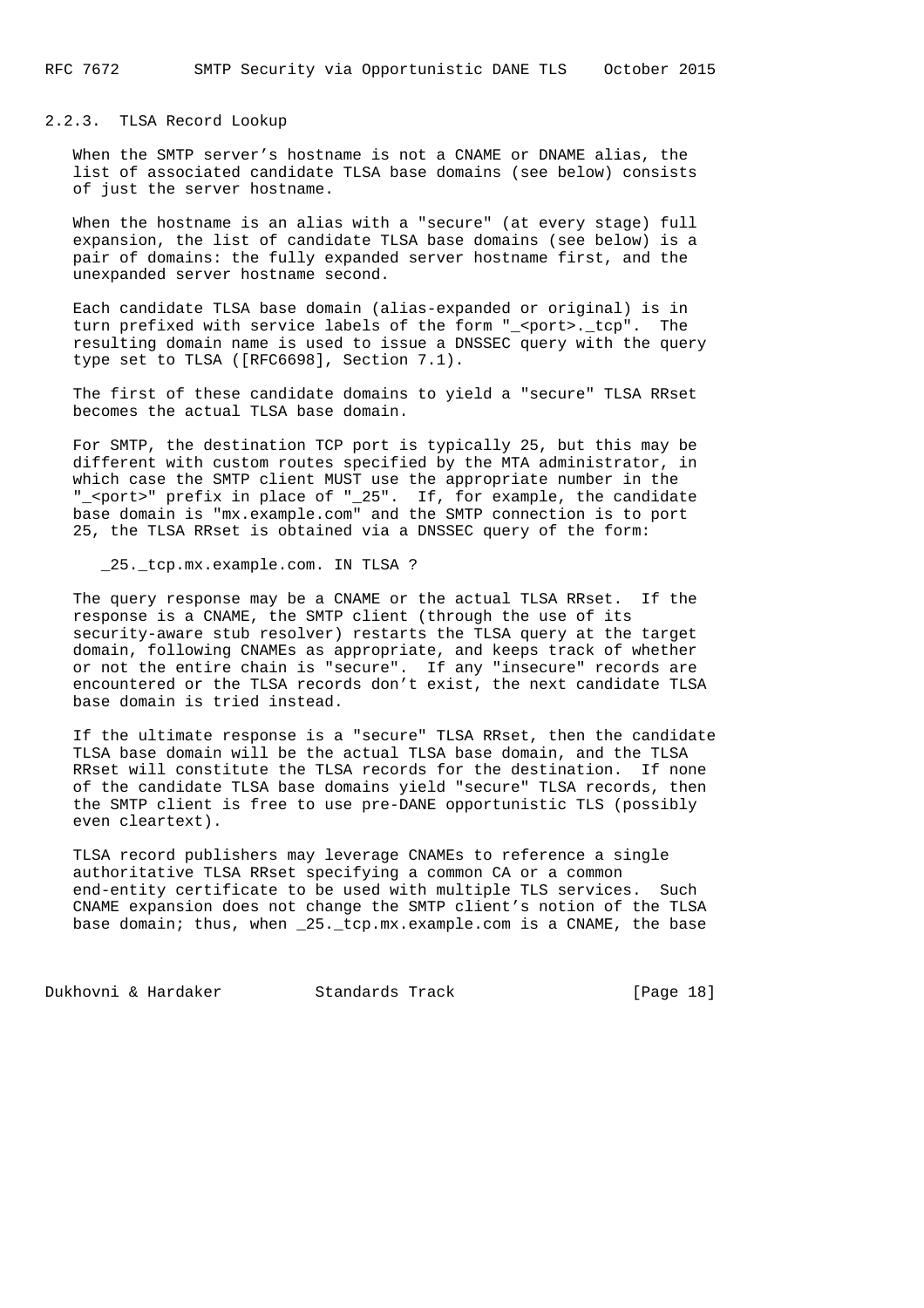domain remains mx.example.com, and this is still the reference identifier used together with the next-hop domain in peer certificate name checks.

 Note that shared end-entity certificate associations expose the publishing domain to substitution attacks, where an MITM attacker can reroute traffic to a different server that shares the same end-entity certificate. Such shared end-entity TLSA records SHOULD be avoided unless the servers in question are functionally equivalent or employ mutually incompatible protocols (an active attacker gains nothing by diverting client traffic from one such server to another).

 A better example, employing a shared trust anchor rather than shared end-entity certificates, is illustrated by the DNSSEC-validated records below:

| example.com.               | IN MX 0 mx1.example.com.            |
|----------------------------|-------------------------------------|
| example.com.               | IN MX 0 mx2.example.com.            |
| 25. tcp.mx1.example.com.   | IN CNAME tlsa201. dane.example.com. |
| 25. tcp.mx2.example.com.   | IN CNAME tlsa201. dane.example.com. |
| tlsa201._dane.example.com. | IN TLSA 2 0 1 e3b0c44298fc1c149a    |

 The SMTP servers mx1.example.com and mx2.example.com will be expected to have certificates issued under a common trust anchor, but each MX hostname's TLSA base domain remains unchanged despite the above CNAME records. Correspondingly, each SMTP server will be associated with a pair of reference identifiers consisting of its hostname plus the next-hop domain "example.com".

 If, during TLSA resolution (including possible CNAME indirection), at least one "secure" TLSA record is found (even if not usable because it is unsupported by the implementation or support is administratively disabled), then the corresponding host has signaled its commitment to implement TLS. The SMTP client MUST NOT deliver mail via the corresponding host unless a TLS session is negotiated via STARTTLS. This is required to avoid MITM STARTTLS downgrade attacks.

 As noted previously (in Section 2.2.2), when no "secure" TLSA records are found at the fully CNAME-expanded name, the original unexpanded name MUST be tried instead. This supports customers of hosting providers where the provider's zone cannot be validated with DNSSEC but the customer has shared appropriate key material with the hosting provider to enable TLS via SNI. Intermediate names that arise during CNAME expansion that are neither the original name nor the final name are never candidate TLSA base domains, even if "secure".

Dukhovni & Hardaker Standards Track [Page 19]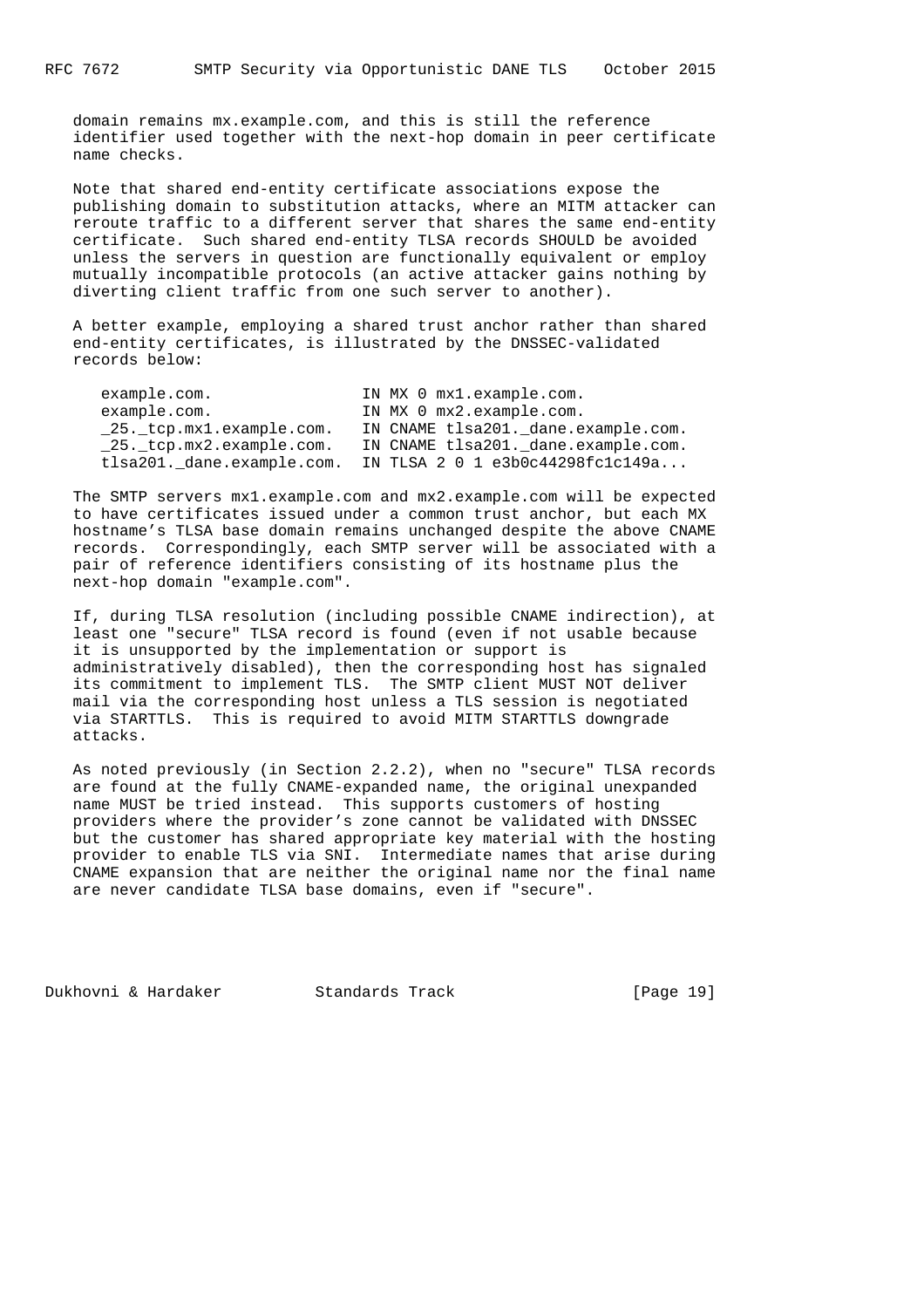### 3. DANE Authentication

 This section describes which TLSA records are applicable to SMTP opportunistic DANE TLS and how to apply such records to authenticate the SMTP server. With opportunistic DANE TLS, both the TLS support implied by the presence of DANE TLSA records and the verification parameters necessary to authenticate the TLS peer are obtained together. In contrast to protocols where channel security policy is set exclusively by the client, authentication via this protocol is expected to be less prone to connection failure caused by incompatible configuration of the client and server.

#### 3.1. TLSA Certificate Usages

 The DANE TLSA specification [RFC6698] defines multiple TLSA RR types via combinations of three numeric parameters. The numeric values of these parameters were later given symbolic names in [RFC7218]. The rest of the TLSA record is the "certificate association data field", which specifies the full or digest value of a certificate or public key.

 Since opportunistic DANE TLS will be used by non-interactive MTAs, with no user to "click OK" when authentication fails, reliability of peer authentication is paramount. Server operators are advised to publish TLSA records that are least likely to fail authentication due to interoperability or operational problems. Because DANE TLS relies on coordinated changes to DNS and SMTP server settings, the best choice of records to publish will depend on site-specific practices.

 The certificate usage element of a TLSA record plays a critical role in determining how the corresponding certificate association data field is used to authenticate a server's certificate chain. Sections 3.1.1 and 3.1.2 explain the process for certificate usages DANE-EE(3) and DANE-TA(2), respectively. Section 3.1.3 briefly explains why certificate usages PKIX-TA(0) and PKIX-EE(1) are not applicable with opportunistic DANE TLS.

In summary, we RECOMMEND the use of "DANE-EE(3) SPKI(1) SHA2-256(1)", with "DANE-TA(2) Cert(0) SHA2-256(1)" TLSA records as a second choice, depending on site needs. See Sections 3.1.1 and 3.1.2 for more details. Other combinations of TLSA parameters either (1) are explicitly unsupported or (2) offer little to recommend them over these two.

Dukhovni & Hardaker Standards Track [Page 20]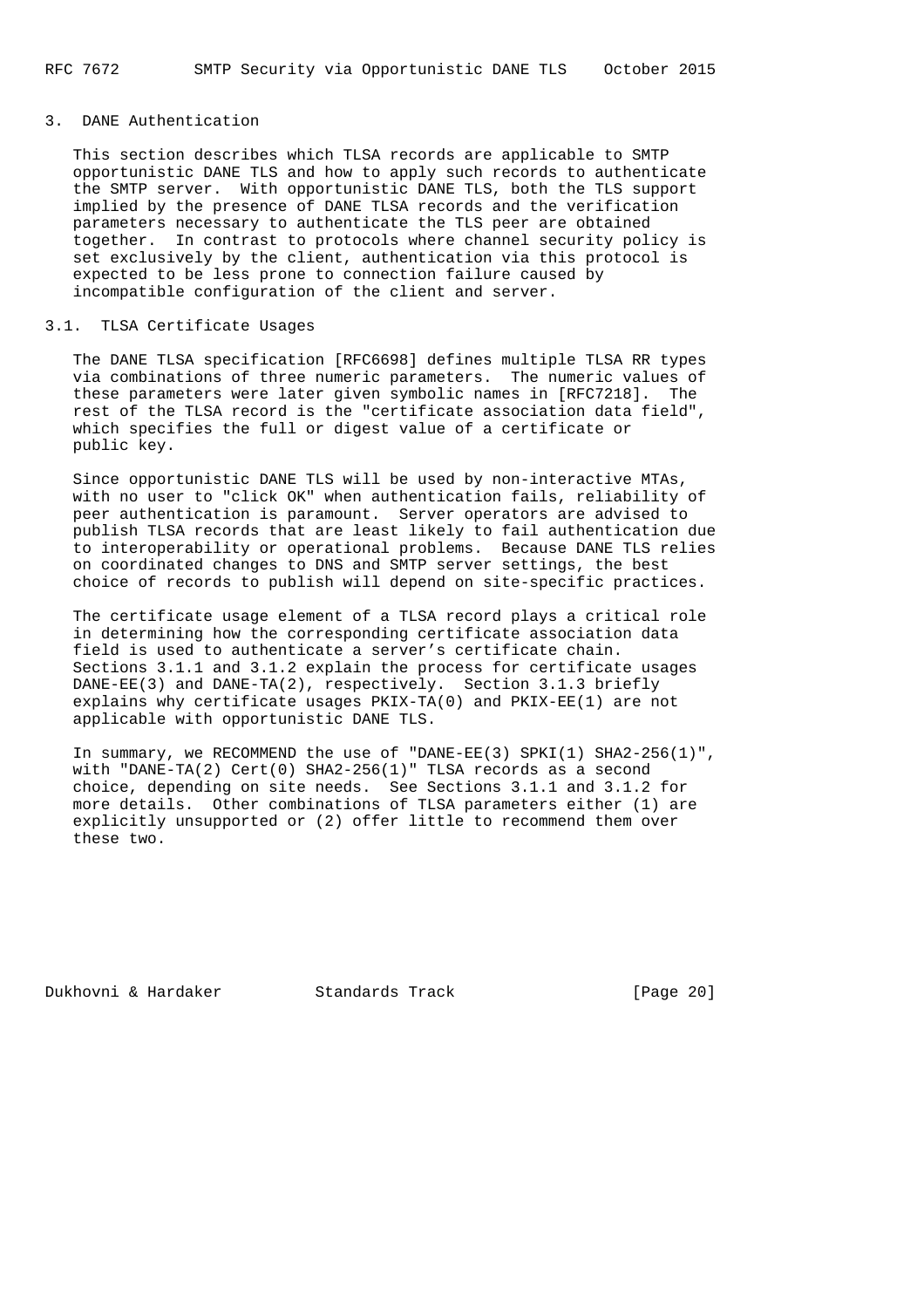## 3.1.1. Certificate Usage DANE-EE(3)

 Authentication via certificate usage DANE-EE(3) TLSA records involves simply checking that the server's leaf certificate matches the TLSA record. In particular, the binding of the server public key to its name is based entirely on the TLSA record association. The server MUST be considered authenticated even if none of the names in the certificate match the client's reference identity for the server.

 The expiration date of the server certificate MUST be ignored: the validity period of the TLSA record key binding is determined by the validity interval of the TLSA record DNSSEC signature.

 With DANE-EE(3), servers need not employ SNI (they may ignore the client's SNI message) even when the server is known under independent names that would otherwise require separate certificates. It is instead sufficient for the TLSA RRsets for all the domains in question to match the server's default certificate. Of course, with SMTP servers it is simpler still to publish the same MX hostname for all the hosted domains.

 For domains where it is practical to make coordinated changes in DNS TLSA records during SMTP server key rotation, it is often best to publish end-entity DANE-EE(3) certificate associations. DANE-EE(3) certificates don't suddenly stop working when leaf or intermediate certificates expire, nor do they fail when the server operator neglects to configure all the required issuer certificates in the server certificate chain.

 TLSA records published for SMTP servers SHOULD, in most cases, be "DANE-EE(3) SPKI(1) SHA2-256(1)" records. Since all DANE implementations are required to support SHA2-256, this record type works for all clients and need not change across certificate renewals with the same key.

Dukhovni & Hardaker Standards Track [Page 21]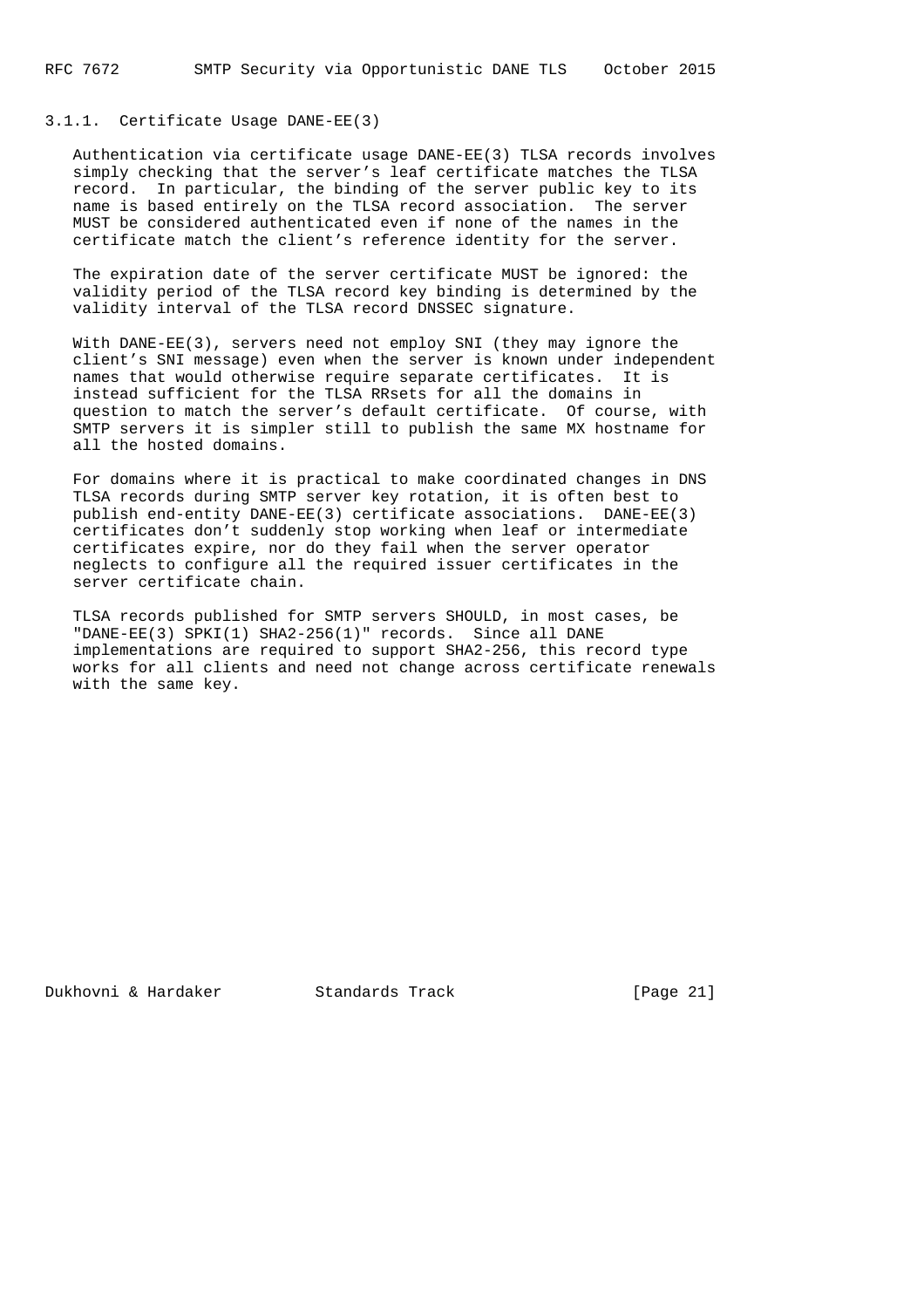## 3.1.2. Certificate Usage DANE-TA(2)

 Some domains may prefer to avoid the operational complexity of publishing unique TLSA RRs for each TLS service. If the domain employs a common issuing CA to create certificates for multiple TLS services, it may be simpler to publish the issuing authority as a trust anchor (TA) for the certificate chains of all relevant services. The TLSA query domain (TLSA base domain with port and protocol prefix labels) for each service issued by the same TA may then be set to a CNAME alias that points to a common TLSA RRset that matches the TA. For example:

| example.com.                              | IN MX 0 mx1.example.com.            |
|-------------------------------------------|-------------------------------------|
| example.com.                              | IN MX 0 mx2.example.com.            |
| 25. tcp.mx1.example.com.                  | IN CNAME tlsa201. dane.example.com. |
| $\_25$ . $_{\text{tcp.mx2.cxample.com.}}$ | IN CNAME tlsa201. dane.example.com. |
| tlsa201. dane.example.com.                | IN TLSA 2 0 1 $e3b0c44298fc1c14$    |

With usage DANE-TA $(2)$ , the server certificates will need to have names that match one of the client's reference identifiers (see [RFC6125]). The server MAY employ SNI to select the appropriate certificate to present to the client.

 SMTP servers that rely on certificate usage DANE-TA(2) TLSA records for TLS authentication MUST include the TA certificate as part of the certificate chain presented in the TLS handshake server certificate message even when it is a self-signed root certificate. Many SMTP servers are not configured with a comprehensive list of trust anchors, nor are they expected to be at any point in the future. Some MTAs will ignore all locally trusted certificates when processing usage DANE-TA(2) TLSA records. Thus, even when the TA happens to be a public CA known to the SMTP client, authentication is likely to fail unless the TA certificate is included in the TLS server certificate message.

 With some SMTP server software, it is not possible to configure the server to include self-signed (root) CA certificates in the server certificate chain. Such servers either MUST publish DANE-TA(2) records for an intermediate certificate or MUST instead use DANE-EE(3) TLSA records.

 TLSA records with a matching type of Full(0) are discouraged. While these potentially obviate the need to transmit the TA certificate in the TLS server certificate message, client implementations may not be able to augment the server certificate chain with the data obtained from DNS, especially when the TLSA record supplies a bare key (selector SPKI(1)). Since the server will need to transmit the TA certificate in any case, server operators SHOULD publish TLSA records

Dukhovni & Hardaker Standards Track [Page 22]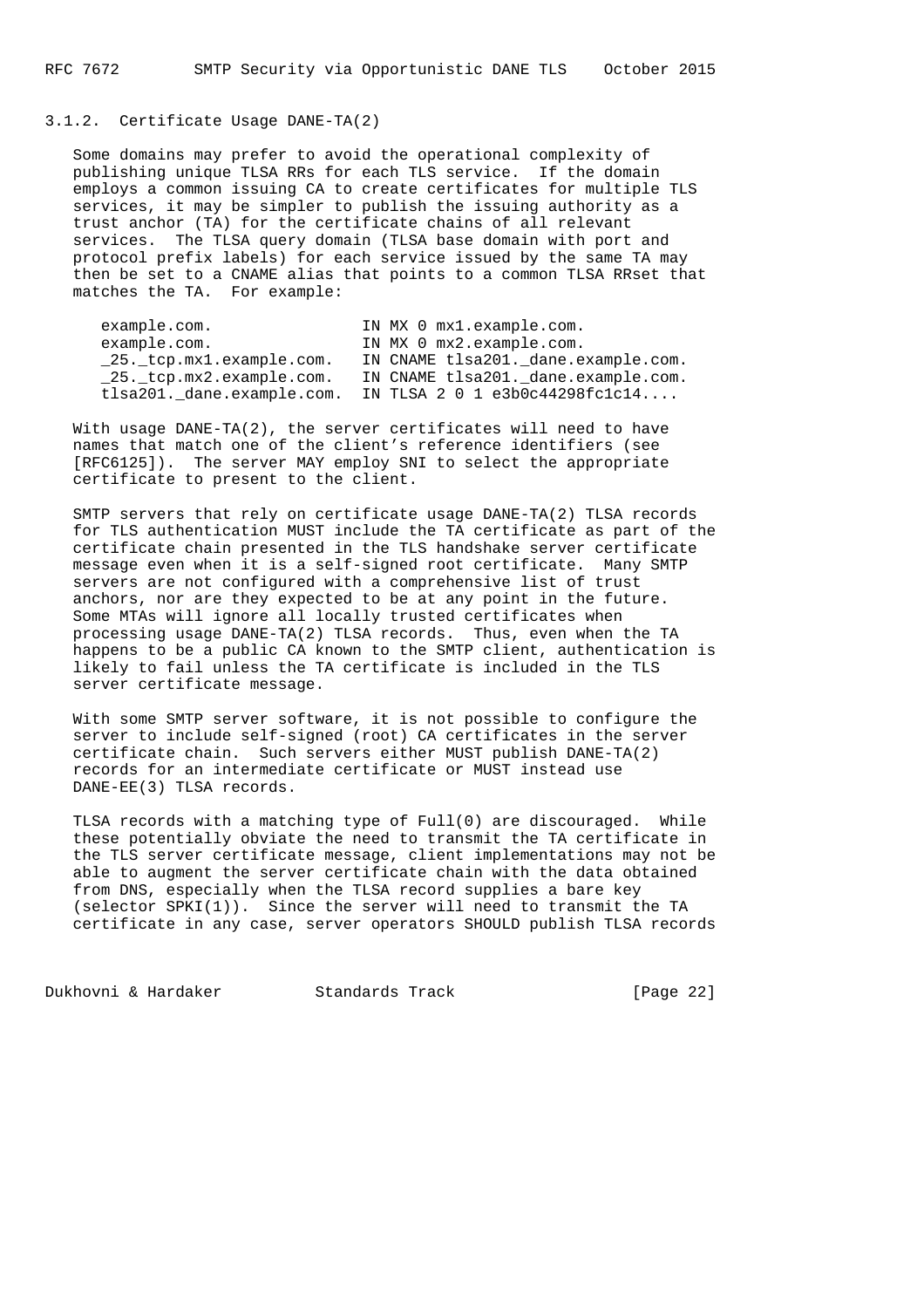with a matching type other than Full(0) and avoid potential interoperability issues with large TLSA records containing full certificates or keys.

 TLSA Publishers employing DANE-TA(2) records SHOULD publish records with a selector of Cert(0). Such TLSA records are associated with the whole trust anchor certificate, not just with the trust anchor public key. In particular, the SMTP client SHOULD then apply any relevant constraints from the trust anchor certificate, such as, for example, path length constraints.

While a selector of SPKI(1) may also be employed, the resulting TLSA record will not specify the full trust anchor certificate content, and elements of the trust anchor certificate other than the public key become mutable. This may, for example, allow a subsidiary CA to issue a chain that violates the trust anchor's path length or name constraints.

3.1.3. Certificate Usages PKIX-TA(0) and PKIX-EE(1)

 Note that this section applies to MTA-to-MTA SMTP, which is normally on port 25 -- that is, to servers that are the SMTP servers for one or more destination domains. Other uses of SMTP, such as in MUA-to-MSA submission on ports 587 or 465, are out of scope for this document. Where those other uses also employ TLS opportunistically and/or depend on DNSSEC as a result of DNS-based discovery of service location, the relevant specifications should, as appropriate, arrive at similar conclusions.

 As noted in Sections 1.3.1 and 1.3.2, sending MTAs cannot, without relying on DNSSEC for "secure" MX records and DANE for STARTTLS support signaling, perform server identity verification or prevent STARTTLS downgrade attacks. The use of PKIX CAs offers no added security, since an attacker capable of compromising DNSSEC is free to replace any PKIX-TA(0) or PKIX-EE(1) TLSA records with records bearing any convenient non-PKIX certificate usage. Finally, as explained in Section 1.3.4, there is no list of trusted CAs agreed upon by all MTAs and no user to "click OK" when a server's CA is not trusted by a client.

 Therefore, TLSA records for the port 25 SMTP service used by client MTAs SHOULD NOT include TLSA RRs with certificate usage PKIX-TA(0) or PKIX-EE(1). SMTP client MTAs cannot be expected to be configured with a suitably complete set of trusted public CAs. Lacking a complete set of public CAs, MTA clients would not be able to verify the certificates of SMTP servers whose issuing root CAs are not trusted by the client.

Dukhovni & Hardaker Standards Track [Page 23]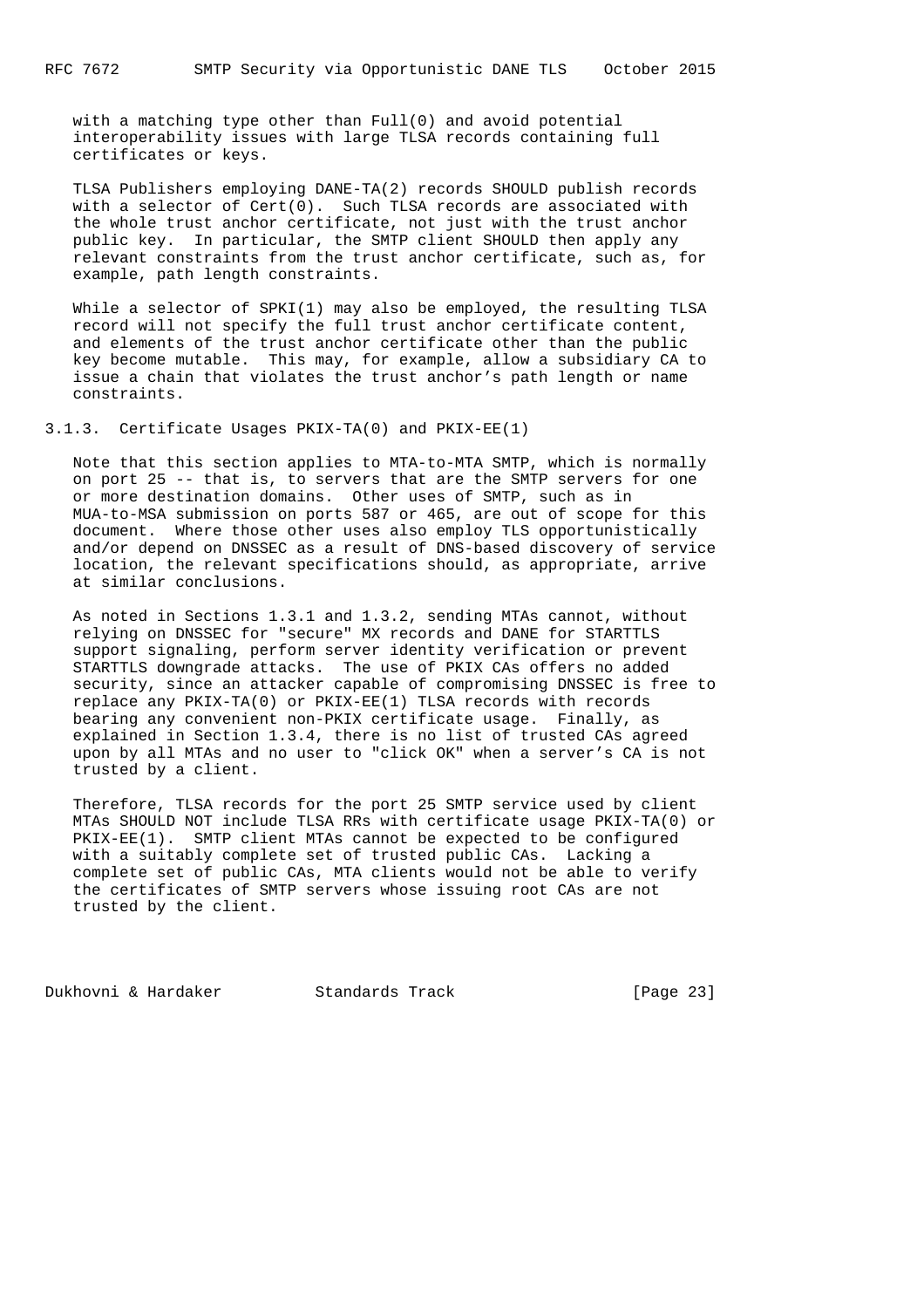Opportunistic DANE TLS needs to interoperate without bilateral coordination of security settings between client and server systems. Therefore, parameter choices that are fragile in the absence of bilateral coordination are unsupported. Nothing is lost; since the PKIX certificate usages cannot aid SMTP TLS security, they can only impede SMTP TLS interoperability.

 SMTP client treatment of TLSA RRs with certificate usages PKIX-TA(0) or PKIX-EE(1) is undefined. As with any other unsupported certificate usage, SMTP clients MAY treat such records as "unusable".

#### 3.2. Certificate Matching

 When at least one usable "secure" TLSA record is found, the SMTP client MUST use TLSA records to authenticate the SMTP server. Messages MUST NOT be delivered via the SMTP server if authentication fails; otherwise, the SMTP client is vulnerable to MITM attacks.

### 3.2.1. DANE-EE(3) Name Checks

 The SMTP client MUST NOT perform certificate name checks with certificate usage DANE-EE(3) (Section 3.1.1).

3.2.2. DANE-TA(2) Name Checks

 To match a server via a TLSA record with certificate usage DANE-TA(2), the client MUST perform name checks to ensure that it has reached the correct server. In all DANE-TA(2) cases, the SMTP client MUST employ the TLSA base domain as the primary reference identifier for matching the server certificate.

- TLSA records for MX hostnames: If the TLSA base domain was obtained indirectly via a "secure" MX lookup (including any CNAME-expanded name of an MX hostname), then the original next-hop domain used in the MX lookup MUST be included as a second reference identifier. The CNAME-expanded original next-hop domain MUST be included as a third reference identifier if different from the original next-hop domain. When the client MTA is employing DANE TLS security despite "insecure" MX redirection, the MX hostname is the only reference identifier.
- TLSA records for non-MX hostnames: If MX records were not used (e.g., if none exist) and the TLSA base domain is the CNAME-expanded original next-hop domain, then the original next-hop domain MUST be included as a second reference identifier.

Dukhovni & Hardaker Standards Track [Page 24]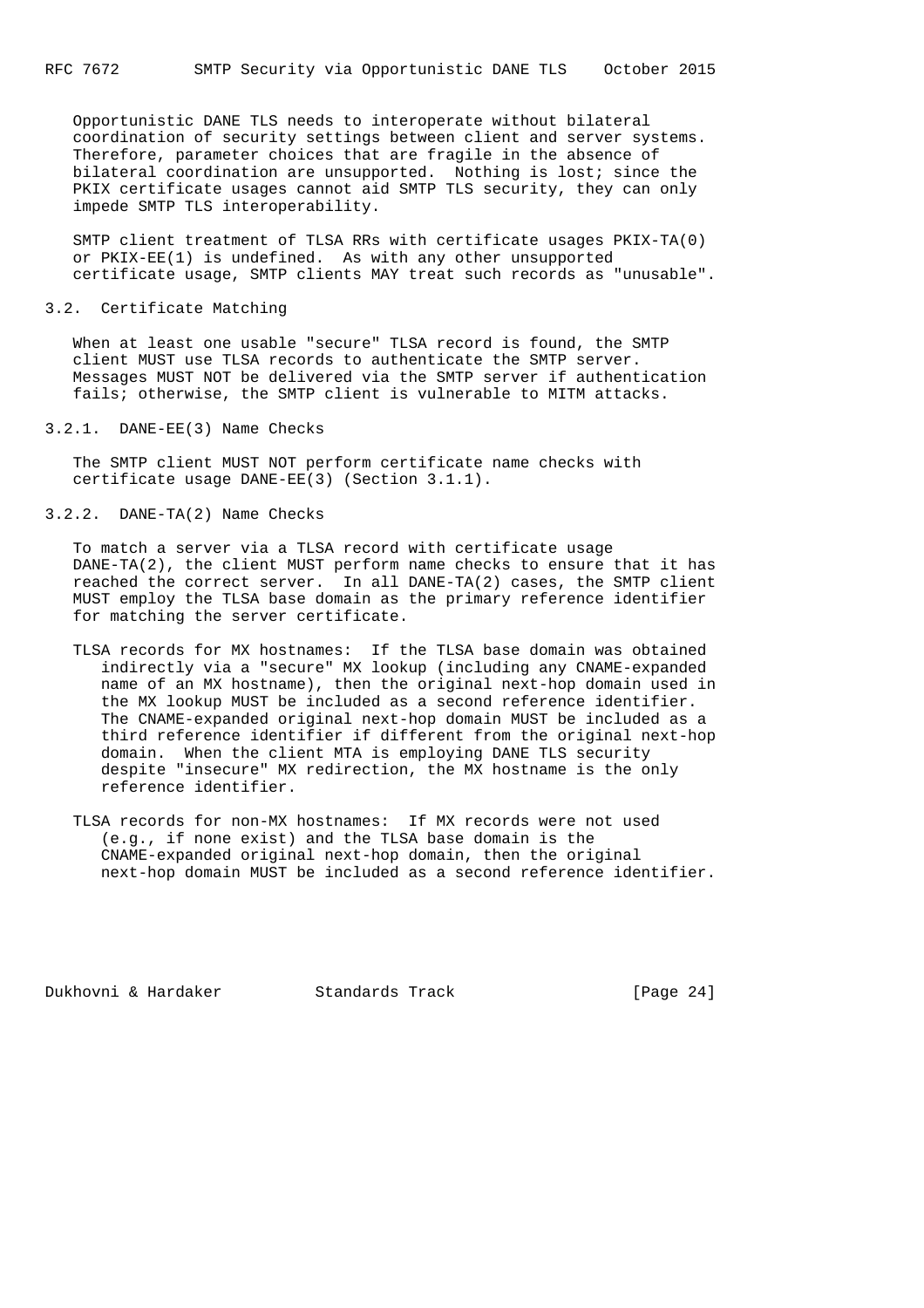Accepting certificates with the original next-hop domain in addition to the MX hostname allows a domain with multiple MX hostnames to field a single certificate bearing a single domain name (i.e., the email domain) across all the SMTP servers. This also aids interoperability with pre-DANE SMTP clients that are configured to look for the email domain name in server certificates -- for example, with "secure" DNS records as shown below:

| exchange.example.org.           |      |          | IN CNAME mail.example.org.     |
|---------------------------------|------|----------|--------------------------------|
| mail.example.org.               |      | IN CNAME | example.com.                   |
| example.com.                    |      | IN MX    | 10 mx10.example.com.           |
| example.com.                    |      | IN MX    | 15 mx15.example.com.           |
| example.com.                    |      | IN MX    | 20 mx20.example.com.           |
| $\ddot{i}$                      |      |          |                                |
| mx10 <u>.example.com</u> .      | IN A |          | 192.0.2.10                     |
| 25. tcp.mx10.example.com.       |      | IN TLSA  | 201                            |
| $\ddot{i}$                      |      |          |                                |
| mx15.example.com.               |      |          | IN CNAME mxbackup.example.com. |
| mxbackup.example.com.           | IN A |          | 192.0.2.15                     |
| ; 25. tcp.mxbackup.example.com. |      |          | IN TLSA ? (NXDOMAIN)           |
| 25. tcp.mx15.example.com.       |      | IN TLSA  | 201                            |
| $\ddot{i}$                      |      |          |                                |
| $mx20.\nexample.com.$           |      |          | IN CNAME mxbackup.example.net. |
| mxbackup.example.net.           | IN A |          | 198.51.100.20                  |
| _25. _tcp.mxbackup.example.net. |      | IN TLSA  | 201                            |

 Certificate name checks for delivery of mail to exchange.example.org via any of the associated SMTP servers MUST accept at least the names "exchange.example.org" and "example.com", which are, respectively, the original and fully expanded next-hop domain. When the SMTP server is  $mx10.example.com$ , name checks MUST accept the TLSA base domain "mx10.example.com". If, despite the fact that MX hostnames are required to not be aliases, the MTA supports delivery via "mx15.example.com" or "mx20.example.com", then name checks MUST accept the respective TLSA base domains "mx15.example.com" and "mxbackup.example.net".

## 3.2.3. Reference Identifier Matching

 When name checks are applicable (certificate usage DANE-TA(2)), if the server certificate contains a Subject Alternative Name extension [RFC5280] with at least one DNS-ID [RFC6125], then only the DNS-IDs are matched against the client's reference identifiers. The CN-ID [RFC6125] is only considered when no DNS-IDs are present. The server certificate is considered matched when one of its presented identifiers [RFC5280] matches any of the client's reference identifiers.

Dukhovni & Hardaker Standards Track [Page 25]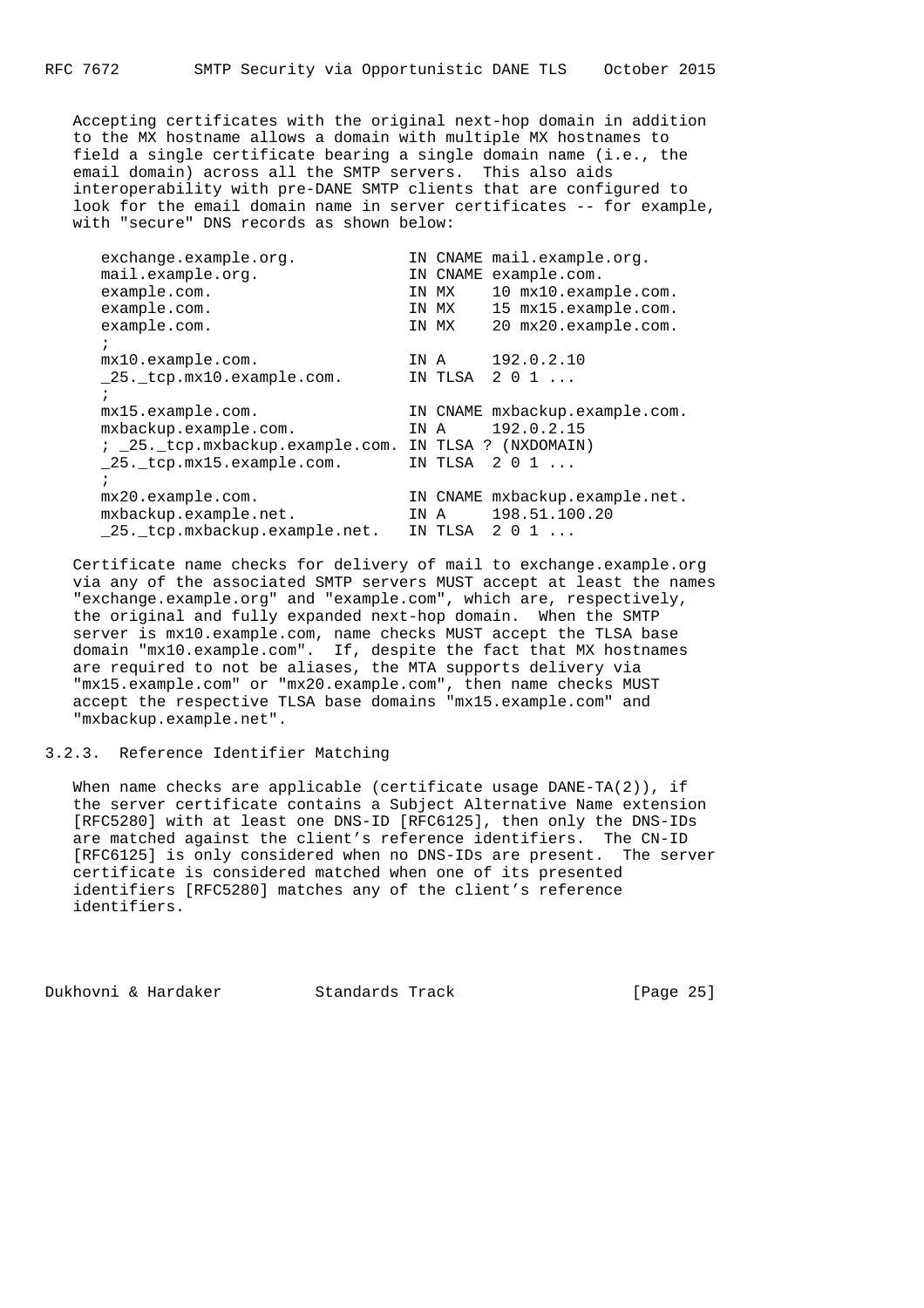Wildcards are valid in either DNS-IDs or the CN-ID when applicable. The wildcard character must be the entire first label of the DNS-ID or CN-ID. Thus, "\*.example.com" is valid, while "smtp\*.example.com" and "\*smtp.example.com" are not. SMTP clients MUST support wildcards that match the first label of the reference identifier, with the remaining labels matching verbatim. For example, the DNS-ID "\*.example.com" matches the reference identifier "mx1.example.com". SMTP clients MAY, subject to local policy, allow wildcards to match multiple reference identifier labels, but servers cannot expect broad support for such a policy. Therefore, any wildcards in server certificates SHOULD match exactly one label in either the TLSA base domain or the next-hop domain.

### 4. Server Key Management

 Two TLSA records MUST be published before employing a new EE or TA public key or certificate: one matching the currently deployed key and the other matching the new key scheduled to replace it. Once sufficient time has elapsed for all DNS caches to expire the previous TLSA RRset and related signature RRsets, servers may be configured to use the new EE private key and associated public key certificate or may employ certificates signed by the new trust anchor.

 Once the new public key or certificate is in use, the TLSA RR that matches the retired key can be removed from DNS, leaving only RRs that match keys or certificates in active use.

 As described in Section 3.1.2, when server certificates are validated via a DANE-TA(2) trust anchor and CNAME records are employed to store the TA association data at a single location, the responsibility of updating the TLSA RRset shifts to the operator of the trust anchor. Before a new trust anchor is used to sign any new server certificates, its certificate (digest) is added to the relevant TLSA RRset. After enough time elapses for the original TLSA RRset to age out of DNS caches, the new trust anchor can start issuing new server certificates. Once all certificates issued under the previous trust anchor have expired, its associated RRs can be removed from the TLSA RRset.

 In the DANE-TA(2) key management model, server operators do not generally need to update DNS TLSA records after initially creating a CNAME record that references the centrally operated DANE-TA(2) RRset. If a particular server's key is compromised, its TLSA CNAME SHOULD be replaced with a DANE-EE(3) association until the certificate for the compromised key expires, at which point it can return to using a CNAME record. If the central trust anchor is compromised, all

Dukhovni & Hardaker Standards Track [Page 26]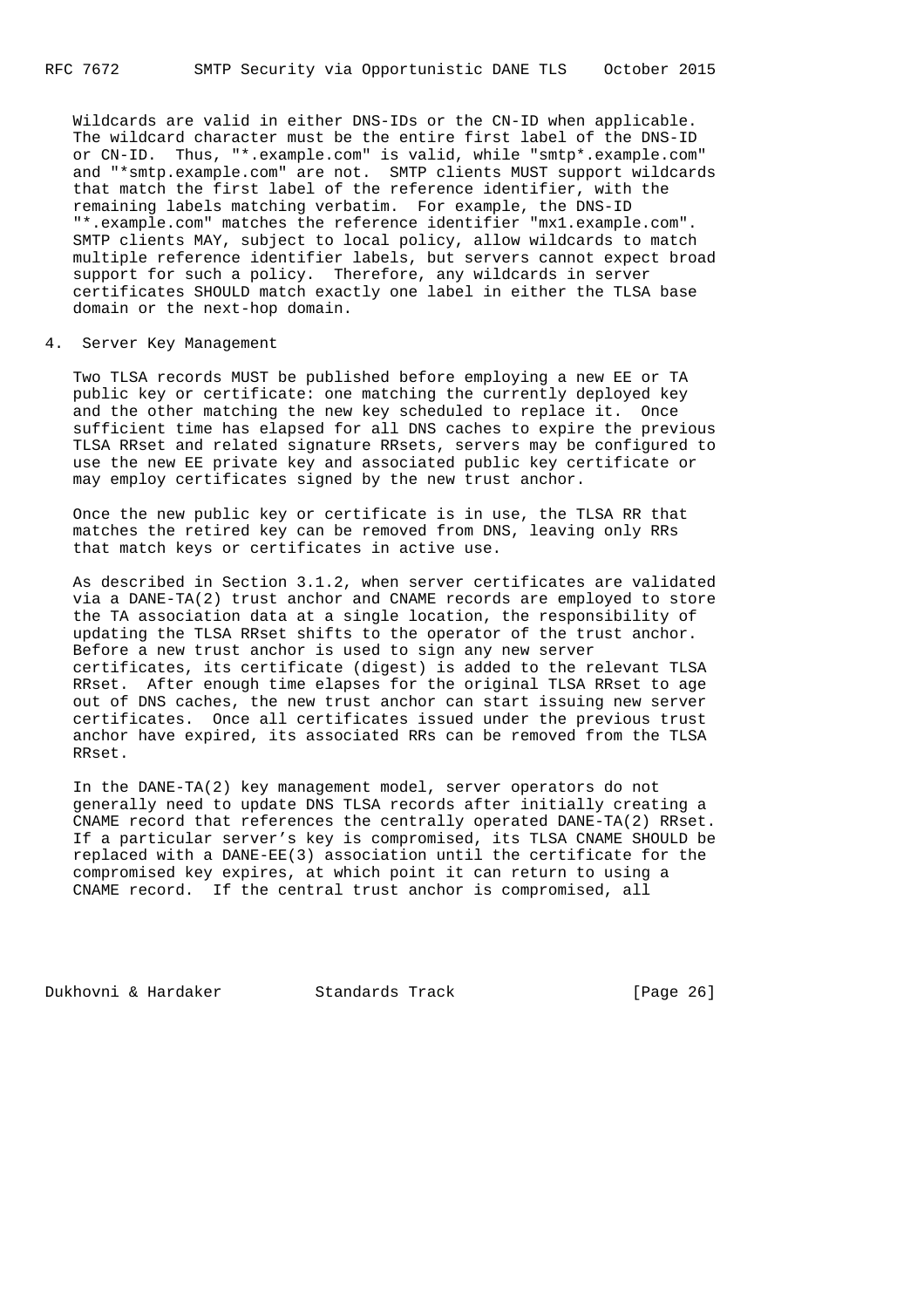servers need to be issued new keys by a new TA, and an updated DANE-TA(2) TLSA RRset needs to be published containing just the new TA.

 SMTP servers cannot expect broad Certificate Revocation List (CRL) or Online Certificate Status Protocol (OCSP) support from SMTP clients. As outlined above, with DANE, compromised server or trust anchor keys can be "revoked" by removing them from the DNS without the need for client-side support for OCSP or CRLs.

5. Digest Algorithm Agility

 While [RFC6698] specifies multiple digest algorithms, it does not specify a protocol by which the SMTP client and TLSA record publisher can agree on the strongest shared algorithm. Such a protocol would allow the client and server to avoid exposure to deprecated weaker algorithms that are published for compatibility with less capable clients. When stronger algorithms are an option, deprecated algorithms SHOULD be avoided. Such a protocol is specified in [RFC7671]. SMTP clients and servers that implement this specification MUST comply with the requirements outlined in Section 9 of [RFC7671].

# 6. Mandatory TLS Security

 An MTA implementing this protocol may require a stronger security assurance when sending email to selected destinations. The sending organization may need to send sensitive email and/or may have regulatory obligations to protect its content. This protocol is not in conflict with such a requirement and, in fact, can often simplify authenticated delivery to such destinations.

 Specifically, with domains that publish DANE TLSA records for their MX hostnames, a sending MTA can be configured to use the receiving domain's DANE TLSA records to authenticate the corresponding SMTP server. Authentication via DANE TLSA records is easier to manage, as changes in the receiver's expected certificate properties are made on the receiver end and don't require manually communicated configuration changes. With mandatory DANE TLS, when no usable TLSA records are found, message delivery is delayed. Thus, mail is only sent when an authenticated TLS channel is established to the remote SMTP server.

 Administrators of mail servers that employ mandatory DANE TLS need to carefully monitor their mail logs and queues. If a partner domain unwittingly misconfigures its TLSA records, disables DNSSEC, or misconfigures SMTP server certificate chains, mail will be delayed and may bounce if the issue is not resolved in a timely manner.

Dukhovni & Hardaker Standards Track [Page 27]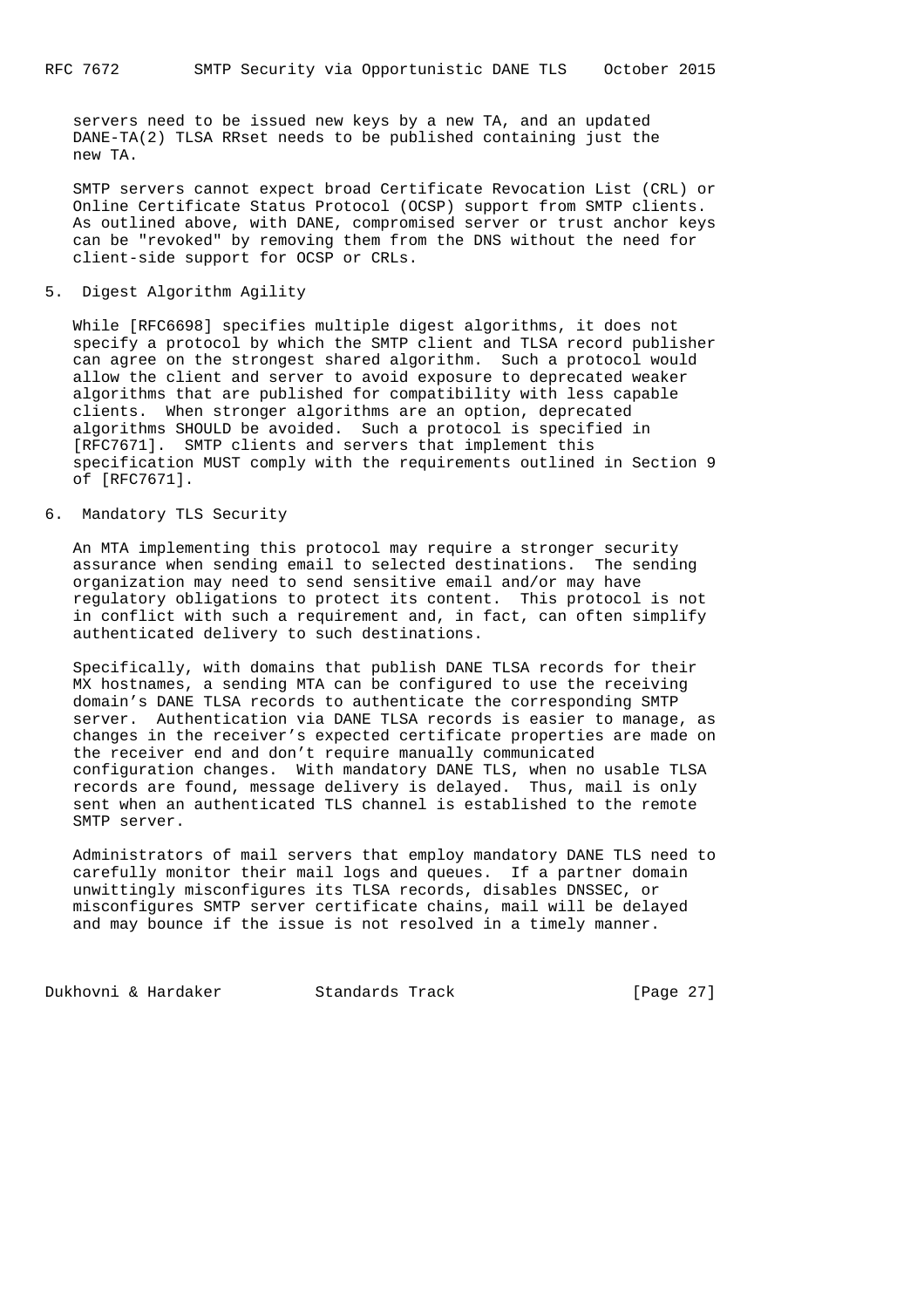#### 7. Note on DANE for Message User Agents

 We note that SMTP is also used between Message User Agents (MUAs) and Message Submission Agents (MSAs) [RFC6409]. In [RFC6186], a protocol is specified that enables an MUA to dynamically locate the MSA based on the user's email address. SMTP connection security considerations for MUAs implementing [RFC6186] are largely analogous to connection security requirements for MTAs, and this specification could be applied largely verbatim with DNS MX records replaced by corresponding DNS Service (SRV) records [RFC7673].

 However, until MUAs begin to adopt the dynamic configuration mechanisms of [RFC6186], they are adequately served by more traditional static TLS security policies. Specification of DANE TLS for MUA-to-MSA SMTP is left to future documents that focus specifically on SMTP security between MUAs and MSAs.

## 8. Interoperability Considerations

#### 8.1. SNI Support

 To ensure that the server sends the right certificate chain, the SMTP client MUST send the TLS SNI extension containing the TLSA base domain. This precludes the use of the Secure Socket Layer (SSL) HELLO that is SSL 2.0 compatible by the SMTP client.

 Each SMTP server MUST present a certificate chain (see [RFC5246], Section 7.4.2) that matches at least one of the TLSA records. The server MAY rely on SNI to determine which certificate chain to present to the client. Clients that don't send SNI information may not see the expected certificate chain.

 If the server's TLSA records match the server's default certificate chain, the server need not support SNI. In either case, the server need not include the SNI extension in its TLS HELLO, as simply returning a matching certificate chain is sufficient. Servers MUST NOT enforce the use of SNI by clients, as the client may be using unauthenticated opportunistic TLS and may not expect any particular certificate from the server. If the client sends no SNI extension or sends an SNI extension for an unsupported domain, the server MUST simply send some fallback certificate chain of its choice. The reason for not enforcing strict matching of the requested SNI hostname is that DANE TLS clients are typically willing to accept multiple server names but can only send one name in the SNI extension. The server's fallback certificate may match a different name acceptable to the client, e.g., the original next-hop domain.

Dukhovni & Hardaker Standards Track [Page 28]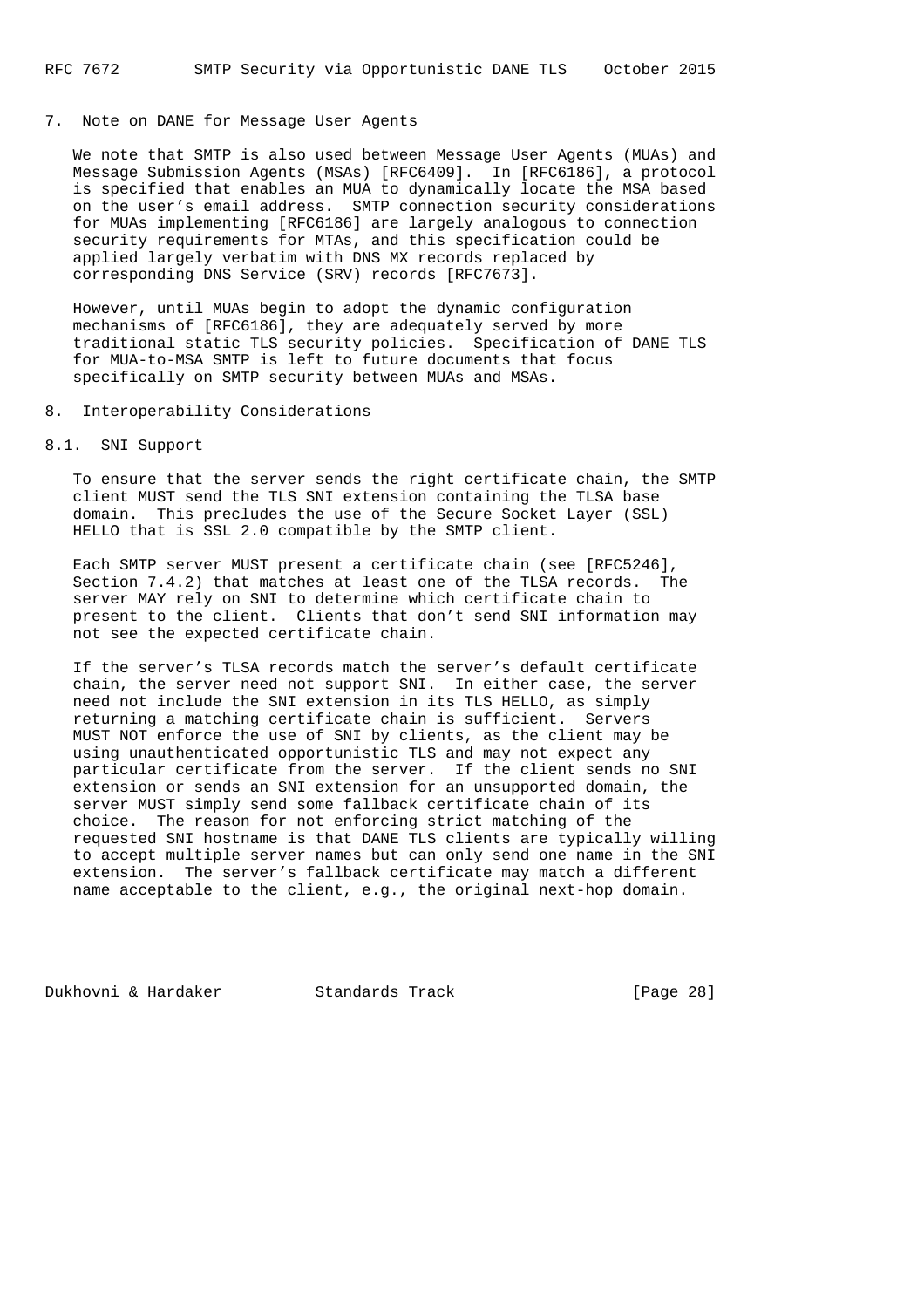## 8.2. Anonymous TLS Cipher Suites

 Since many SMTP servers either do not support or do not enable any anonymous TLS cipher suites, SMTP client TLS HELLO messages SHOULD offer to negotiate a typical set of non-anonymous cipher suites required for interoperability with such servers. An SMTP client employing pre-DANE opportunistic TLS MAY also include one or more anonymous TLS cipher suites in its TLS HELLO. SMTP servers that need to interoperate with opportunistic TLS clients SHOULD be prepared to interoperate with such clients by either always selecting a mutually supported non-anonymous cipher suite or correctly handling client connections that negotiate anonymous cipher suites.

 Note that while SMTP server operators are under no obligation to enable anonymous cipher suites, no security is gained by sending certificates to clients that will ignore them. Indeed, support for anonymous cipher suites in the server makes audit trails more informative. Log entries that record connections that employed an anonymous cipher suite record the fact that the clients did not care to authenticate the server.

### 9. Operational Considerations

# 9.1. Client Operational Considerations

 An operational error on the sending or receiving side that cannot be corrected in a timely manner may, at times, lead to consistent failure to deliver time-sensitive email. The sending MTA administrator may have to choose between allowing email to queue until the error is resolved and disabling opportunistic or mandatory DANE TLS (Section 6) for one or more destinations. The choice to disable DANE TLS security should not be made lightly. Every reasonable effort should be made to determine that problems with mail delivery are the result of an operational error and not an attack. A fallback strategy may be to configure explicit out-of-band TLS security settings if supported by the sending MTA.

 SMTP clients may deploy opportunistic DANE TLS incrementally by enabling it only for selected sites or may occasionally need to disable opportunistic DANE TLS for peers that fail to interoperate due to misconfiguration or software defects on either end. Some implementations MAY support DANE TLS in an "audit only" mode in which failure to achieve the requisite security level is logged as a warning and delivery proceeds at a reduced security level. Unless local policy specifies "audit only" or specifies that opportunistic DANE TLS is not to be used for a particular destination, an SMTP

Dukhovni & Hardaker Standards Track [Page 29]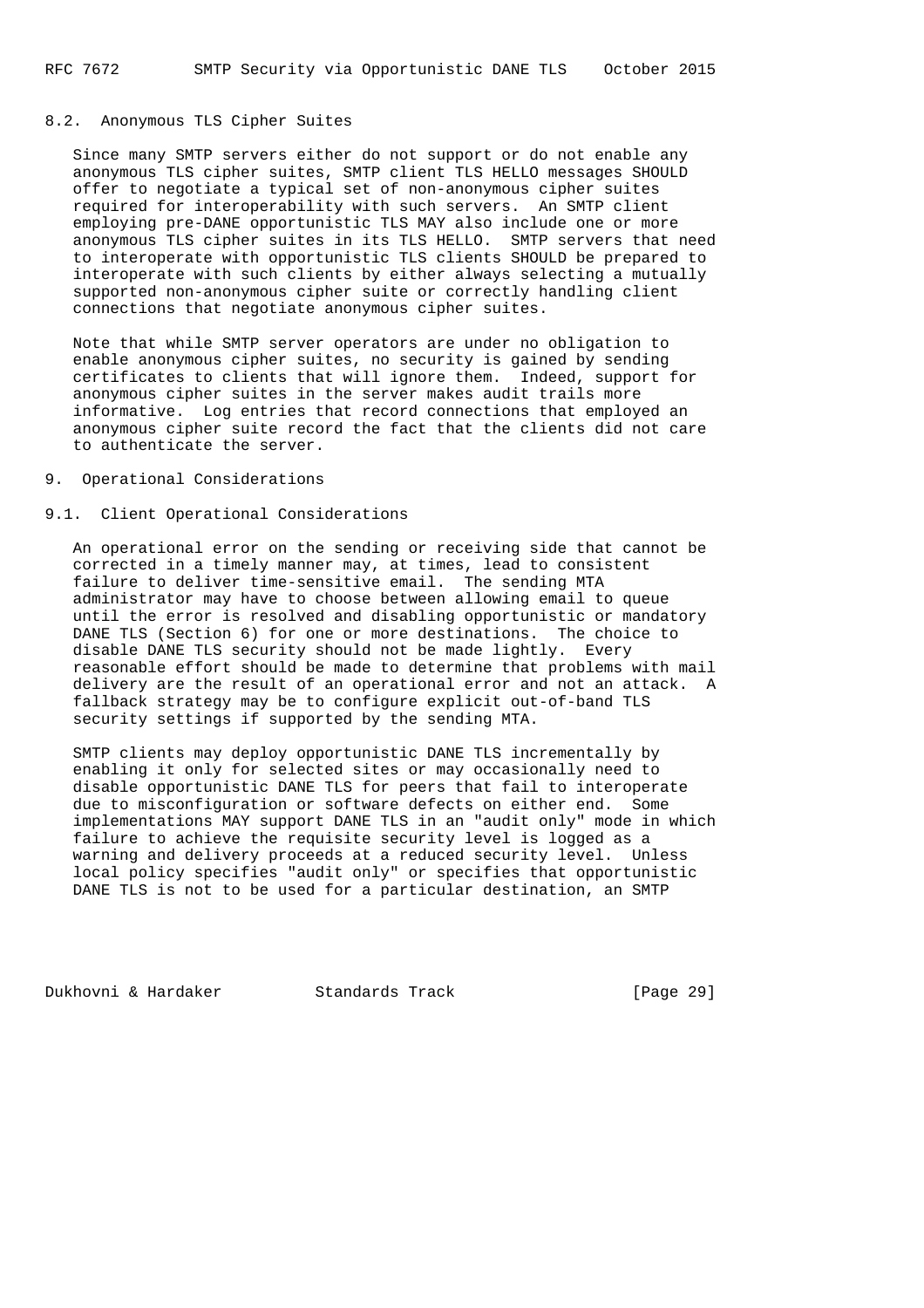client MUST NOT deliver mail via a server whose certificate chain fails to match at least one TLSA record when usable TLSA records are found for that server.

#### 9.2. Publisher Operational Considerations

 Some MTAs enable STARTTLS selectively. For example, they might only support STARTTLS with clients that have previously demonstrated "proper MTA behavior", e.g., by retrying the delivery of deferred messages (greylisting). If such an MTA publishes DANE TLSA records, sending MTAs that implement this specification will not attempt the initial cleartext SMTP transaction needed to establish the "proper MTA behavior", because they cannot establish the required channel security. Server operators MUST NOT implement selective STARTTLS if they also want to support DANE TLSA.

TLSA Publishers MUST follow the guidelines in Section 8 of [RFC7671].

 TLSA Publishers SHOULD follow the TLSA publication size guidance found in Section 10.1 of [RFC7671].

 TLSA Publishers SHOULD follow the TLSA record TTL and signature lifetime recommendations found in Section 13 of [RFC7671].

#### 10. Security Considerations

 This protocol leverages DANE TLSA records to implement MITM-resistant Opportunistic Security [RFC7435] for SMTP. For destination domains that sign their MX records and publish signed TLSA records for their MX hostnames, this protocol allows sending MTAs to securely discover both the availability of TLS and how to authenticate the destination.

 This protocol does not aim to secure all SMTP traffic, as that is not practical until DNSSEC and DANE adoption are universal. The incremental deployment provided by following this specification is a best possible path for securing SMTP. This protocol coexists and interoperates with the existing insecure Internet email backbone.

 The protocol does not preclude existing non-opportunistic SMTP TLS security arrangements, which can continue to be used as before via manual configuration with negotiated out-of-band key and TLS configuration exchanges.

 Opportunistic SMTP TLS depends critically on DNSSEC for downgrade resistance and secure resolution of the destination name. If DNSSEC is compromised, it is not possible to fall back on the public CA PKI to prevent MITM attacks. A successful breach of DNSSEC enables the attacker to publish TLSA usage 3 certificate associations and thereby

Dukhovni & Hardaker Standards Track [Page 30]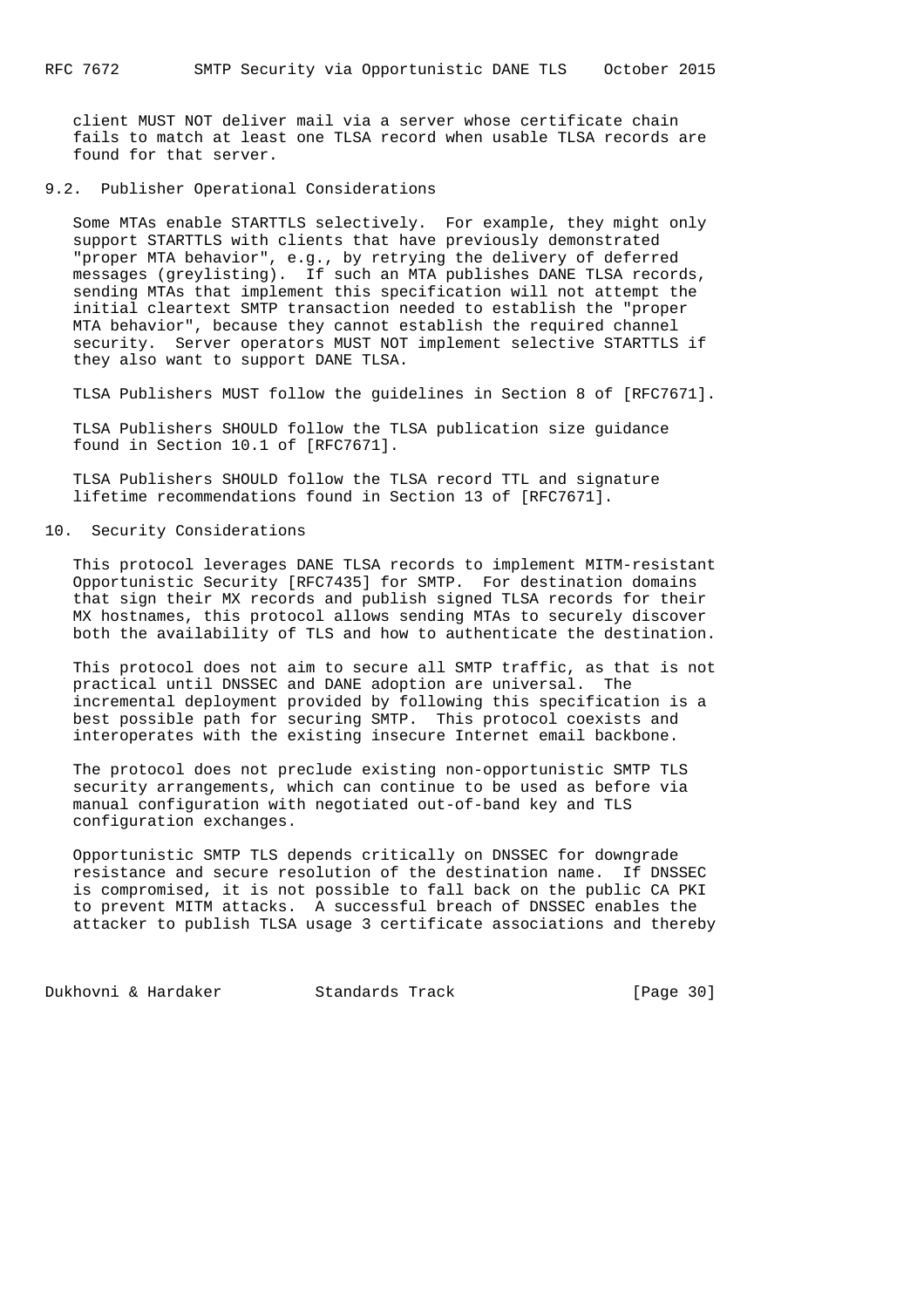bypass any security benefit the legitimate domain owner might hope to gain by publishing usage 0 or usage 1 TLSA RRs. Given the lack of public CA PKI support in existing MTA deployments, avoiding certificate usages 0 and 1 simplifies implementation and deployment with no adverse security consequences.

 Implementations must strictly follow Sections 2.1.2, 2.1.3, 2.2, 2.2.1, 2.2.2, 2.2.3, 3.2, and 9.1 of this specification; these sections indicate when it is appropriate to initiate a non-authenticated connection or cleartext connection to an SMTP server. Specifically, in order to prevent downgrade attacks on this protocol, implementations must not initiate a connection when this specification indicates that a particular SMTP server must be considered unreachable.

#### 11. References

- 11.1. Normative References
- [RFC1034] Mockapetris, P., "Domain names concepts and facilities", STD 13, RFC 1034, DOI 10.17487/RFC1034, November 1987, <http://www.rfc-editor.org/info/rfc1034>.
	- [RFC2119] Bradner, S., "Key words for use in RFCs to Indicate Requirement Levels", BCP 14, RFC 2119, DOI 10.17487/RFC2119, March 1997, <http://www.rfc-editor.org/info/rfc2119>.
	- [RFC3207] Hoffman, P., "SMTP Service Extension for Secure SMTP over Transport Layer Security", RFC 3207, DOI 10.17487/RFC3207, February 2002, <http://www.rfc-editor.org/info/rfc3207>.
	- [RFC4033] Arends, R., Austein, R., Larson, M., Massey, D., and S. Rose, "DNS Security Introduction and Requirements", RFC 4033, DOI 10.17487/RFC4033, March 2005, <http://www.rfc-editor.org/info/rfc4033>.
	- [RFC4034] Arends, R., Austein, R., Larson, M., Massey, D., and S. Rose, "Resource Records for the DNS Security Extensions", RFC 4034, DOI 10.17487/RFC4034, March 2005, <http://www.rfc-editor.org/info/rfc4034>.
	- [RFC4035] Arends, R., Austein, R., Larson, M., Massey, D., and S. Rose, "Protocol Modifications for the DNS Security Extensions", RFC 4035, DOI 10.17487/RFC4035, March 2005, <http://www.rfc-editor.org/info/rfc4035>.

Dukhovni & Hardaker Standards Track [Page 31]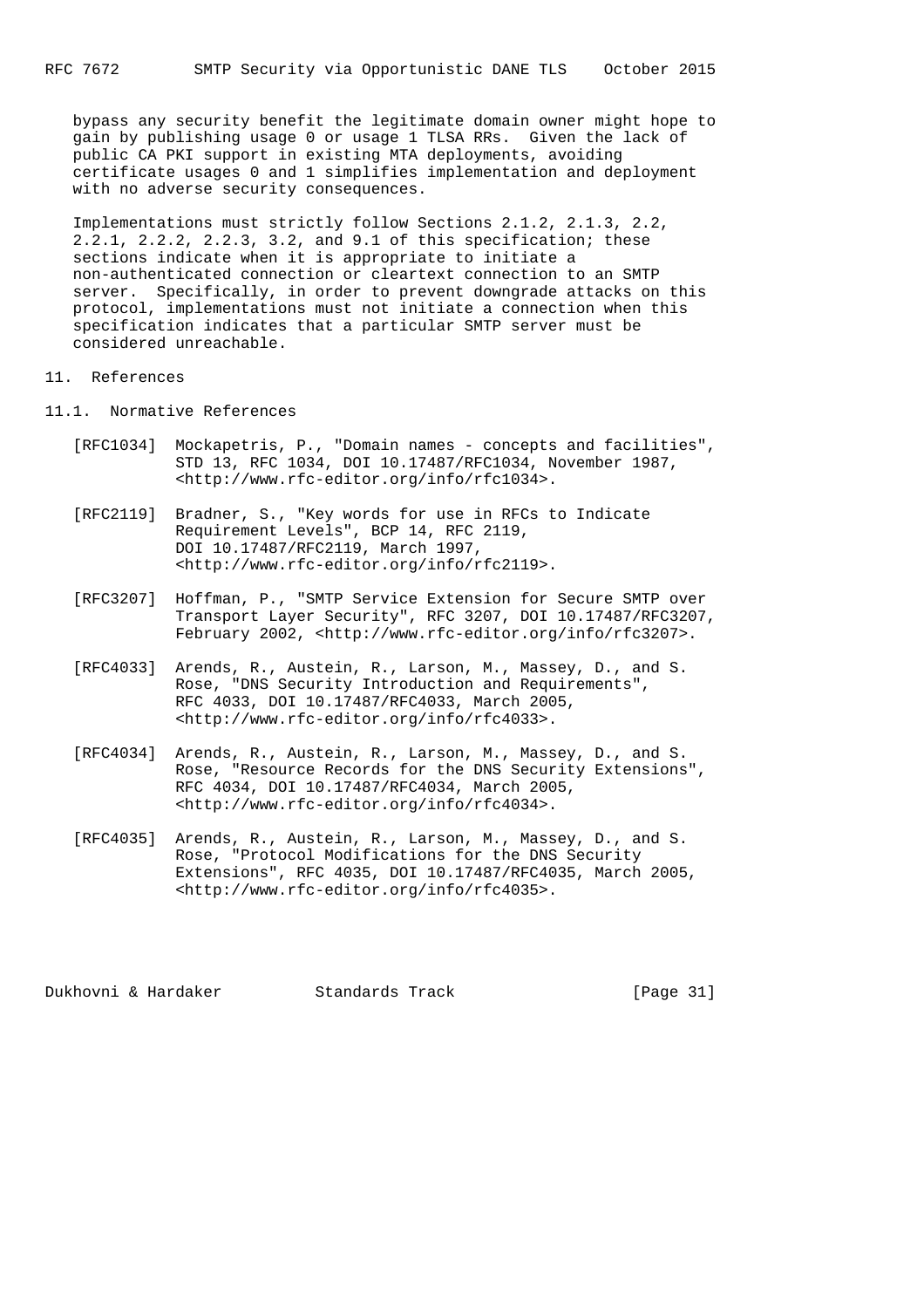- [RFC5246] Dierks, T. and E. Rescorla, "The Transport Layer Security (TLS) Protocol Version 1.2", RFC 5246, DOI 10.17487/RFC5246, August 2008, <http://www.rfc-editor.org/info/rfc5246>.
	- [RFC5280] Cooper, D., Santesson, S., Farrell, S., Boeyen, S., Housley, R., and W. Polk, "Internet X.509 Public Key Infrastructure Certificate and Certificate Revocation List (CRL) Profile", RFC 5280, DOI 10.17487/RFC5280, May 2008, <http://www.rfc-editor.org/info/rfc5280>.
	- [RFC5321] Klensin, J., "Simple Mail Transfer Protocol", RFC 5321, DOI 10.17487/RFC5321, October 2008, <http://www.rfc-editor.org/info/rfc5321>.
	- [RFC5598] Crocker, D., "Internet Mail Architecture", RFC 5598, DOI 10.17487/RFC5598, July 2009, <http://www.rfc-editor.org/info/rfc5598>.
	- [RFC6066] Eastlake 3rd, D., "Transport Layer Security (TLS) Extensions: Extension Definitions", RFC 6066, DOI 10.17487/RFC6066, January 2011, <http://www.rfc-editor.org/info/rfc6066>.
	- [RFC6125] Saint-Andre, P. and J. Hodges, "Representation and Verification of Domain-Based Application Service Identity within Internet Public Key Infrastructure Using X.509 (PKIX) Certificates in the Context of Transport Layer Security (TLS)", RFC 6125, DOI 10.17487/RFC6125, March 2011, <http://www.rfc-editor.org/info/rfc6125>.
	- [RFC6186] Daboo, C., "Use of SRV Records for Locating Email Submission/Access Services", RFC 6186, DOI 10.17487/RFC6186, March 2011, <http://www.rfc-editor.org/info/rfc6186>.
	- [RFC6672] Rose, S. and W. Wijngaards, "DNAME Redirection in the DNS", RFC 6672, DOI 10.17487/RFC6672, June 2012, <http://www.rfc-editor.org/info/rfc6672>.
	- [RFC6698] Hoffman, P. and J. Schlyter, "The DNS-Based Authentication of Named Entities (DANE) Transport Layer Security (TLS) Protocol: TLSA", RFC 6698, DOI 10.17487/RFC6698, August 2012, <http://www.rfc-editor.org/info/rfc6698>.

Dukhovni & Hardaker Standards Track [Page 32]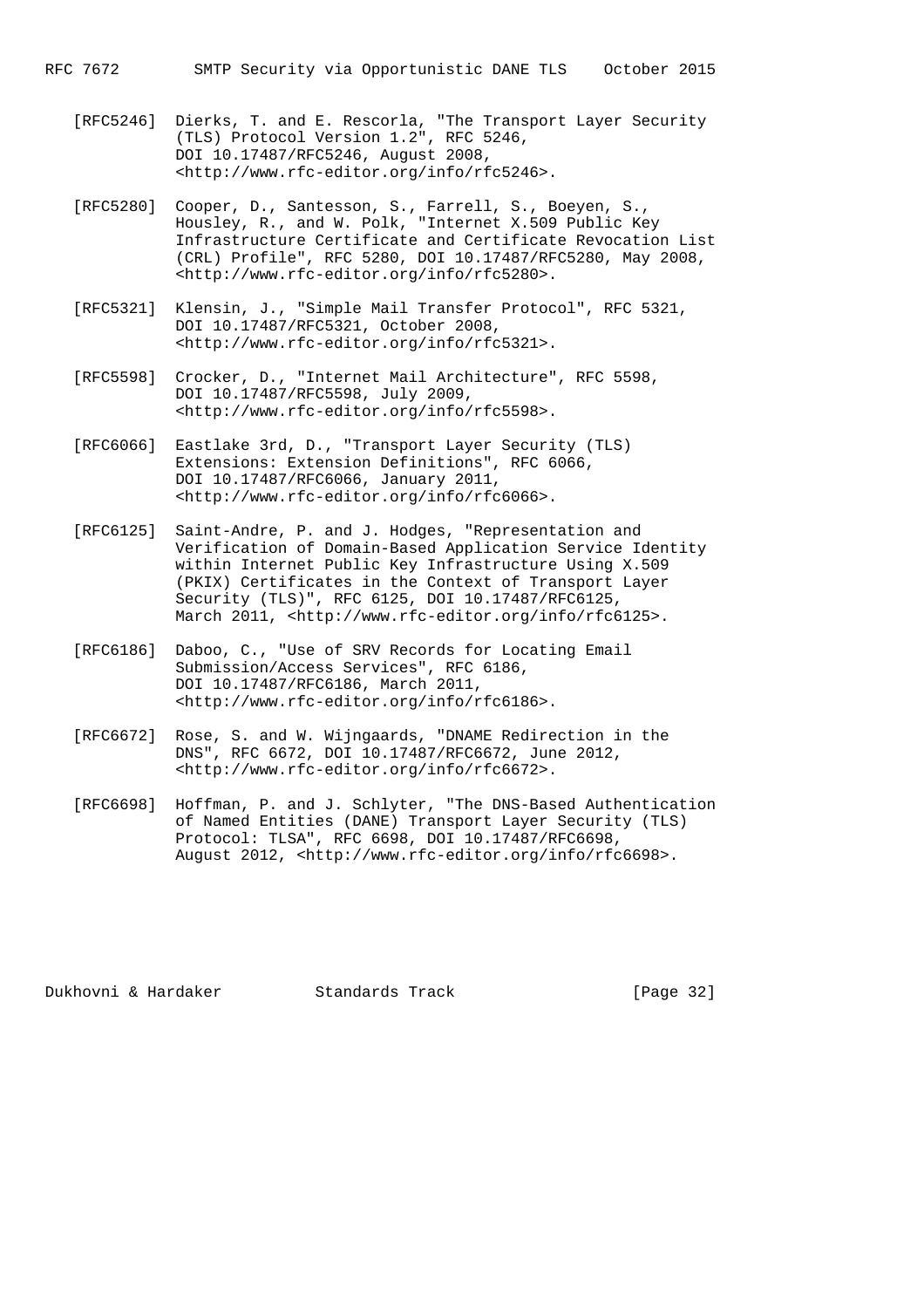- [RFC7218] Gudmundsson, O., "Adding Acronyms to Simplify Conversations about DNS-Based Authentication of Named Entities (DANE)", RFC 7218, DOI 10.17487/RFC7218, April 2014, <http://www.rfc-editor.org/info/rfc7218>.
- [RFC7671] Dukhovni, V. and W. Hardaker, "The DNS-Based Authentication of Named Entities (DANE) Protocol: Updates and Operational Guidance", RFC 7671, DOI 10.17487/RFC7671, October 2015, <http://www.rfc-editor.org/info/rfc7671>.

### 11.2. Informative References

- [RFC1035] Mockapetris, P., "Domain names implementation and specification", STD 13, RFC 1035, DOI 10.17487/RFC1035, November 1987, <http://www.rfc-editor.org/info/rfc1035>.
	- [RFC2136] Vixie, P., Ed., Thomson, S., Rekhter, Y., and J. Bound, "Dynamic Updates in the Domain Name System (DNS UPDATE)", RFC 2136, DOI 10.17487/RFC2136, April 1997, <http://www.rfc-editor.org/info/rfc2136>.
	- [RFC2181] Elz, R. and R. Bush, "Clarifications to the DNS Specification", RFC 2181, DOI 10.17487/RFC2181, July 1997, <http://www.rfc-editor.org/info/rfc2181>.
	- [RFC4949] Shirey, R., "Internet Security Glossary, Version 2", FYI 36, RFC 4949, DOI 10.17487/RFC4949, August 2007, <http://www.rfc-editor.org/info/rfc4949>.
	- [RFC6409] Gellens, R. and J. Klensin, "Message Submission for Mail", STD 72, RFC 6409, DOI 10.17487/RFC6409, November 2011, <http://www.rfc-editor.org/info/rfc6409>.
	- [RFC7435] Dukhovni, V., "Opportunistic Security: Some Protection Most of the Time", RFC 7435, DOI 10.17487/RFC7435, December 2014, <http://www.rfc-editor.org/info/rfc7435>.
	- [RFC7673] Finch, T., Miller, M., and P. Saint-Andre, "Using DNS-Based Authentication of Named Entities (DANE) TLSA Records with SRV Records", RFC 7673, DOI 10.17487/RFC7673, October 2015, <http://www.rfc-editor.org/info/rfc7673>.

Dukhovni & Hardaker Standards Track [Page 33]